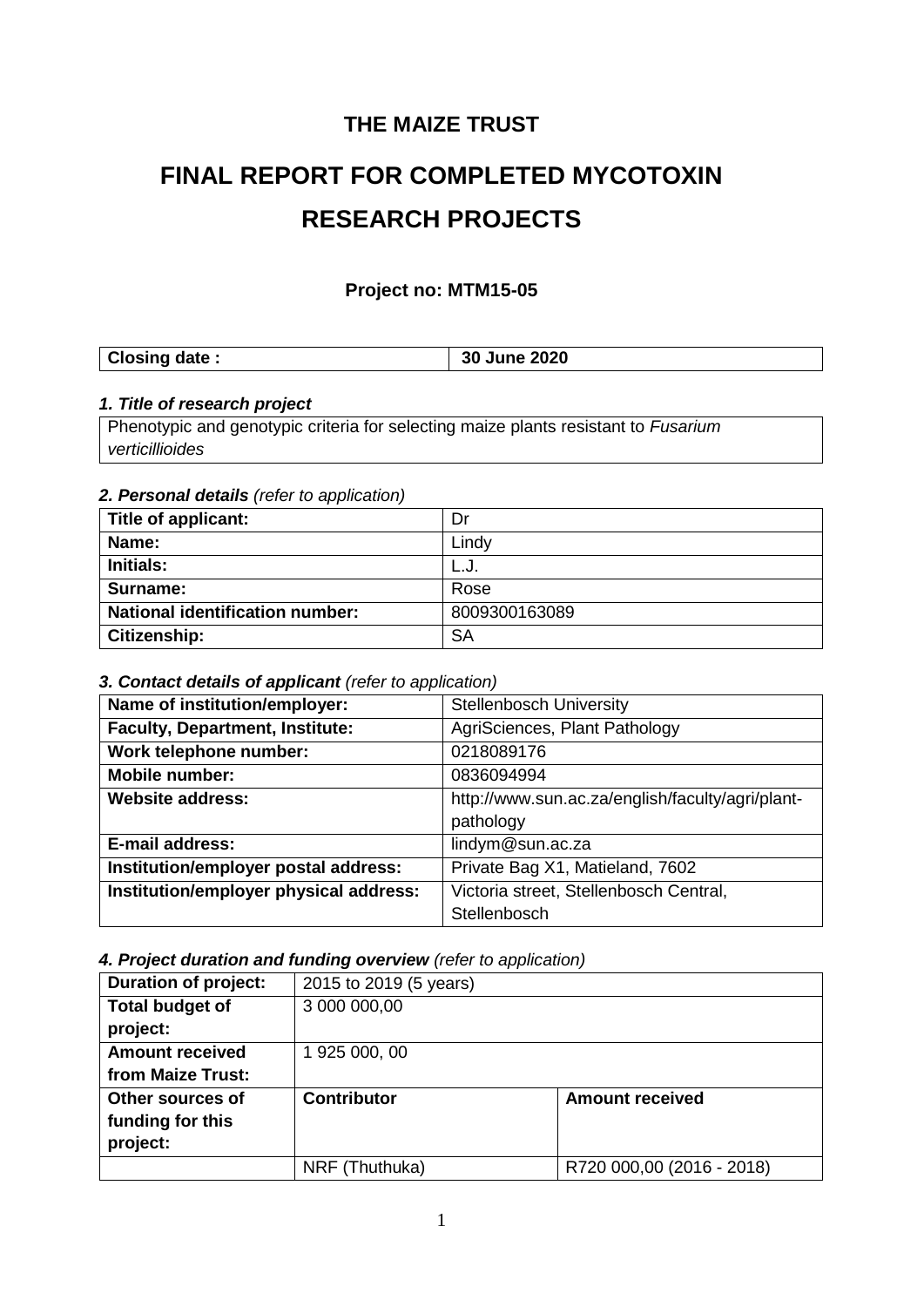| Stellenbosch | University   R150 000 (2016 - 2018) |
|--------------|-------------------------------------|
| (Subcom B)   |                                     |

*5. Summary (description of the project, capturing the main findings; maximum 250 words)* Resistance to *Fusarium verticillioides*, the fungus that causes Fusarium ear rot (FER) of maize and produces harmful mycotoxins most notably fumonisins (FUM), is mediated at different levels. These include phenotypic (structural), physico-chemical (biochemical) and genetic properties of the maize plant, all of which were investigated in this study. Inbred lines characterised for their response to *F. verticillioide*s/FUM and uncharacterised commercial cultivars were used in this study.

Disease-related indicators (FER severity, FUM and fungal accumulation) did not correlate with structural, biochemical or genetic properties, when compared as groups. However, individual, biochemical traits (pH, carbon-nitrogen ratio) may serve as resistance indicators due to their negative correlation with disease-indicators. The results strongly suggest that gene-based selection for resistance could be an efficient strategy as *peroxidase* and *PR5* gene expression had significant positive correlations with diseaserelated indicators in greenhouse and field trials and the *PR1* gene in the inbred line trial.

The physiological and biological maturity-stages of kernels were determined to be the most vulnerable to FUM contamination, irrespective of whether grain infection occurred during early or later kernel-developmental stages. Modification of FUM, as a detoxification strategy and potential indicator of resistance, remains unclear and warrants further investigation.

Enhanced plant resistance was demonstrated in  $F_1$  hybrids, generated from resistant and susceptible inbred lines, although the level of resistance did not differ significantly from their parental inbred lines. Inheritance of resistance was found to be additive and the generation of resistant hybrids would be more efficiently achieved by screening and using resistant parental inbred lines.

#### *6. Objectives (refer to application)*

#### *6.1 Strategic objectives (alignment with Maize Trust objectives)*

| <b>Strategic objectives</b>                                                                                                                                                        | Yes/No |
|------------------------------------------------------------------------------------------------------------------------------------------------------------------------------------|--------|
| To support the establishment of the magnitude of mycotoxin contamination of<br>maize during the stages of its production, storage, and processing in South<br>Africa.              |        |
| To support the regular monitoring of the occurrence of the fumonisins,<br>aflatoxins, zearalenone, and trichothecenes (DON and NIV) in locally<br>produced and imported maize.     |        |
| To support the determination of the factors which contribute to mycotoxin<br>contamination during the production (pre-harvest), storage (post-harvest) and<br>processing of maize. | Yes    |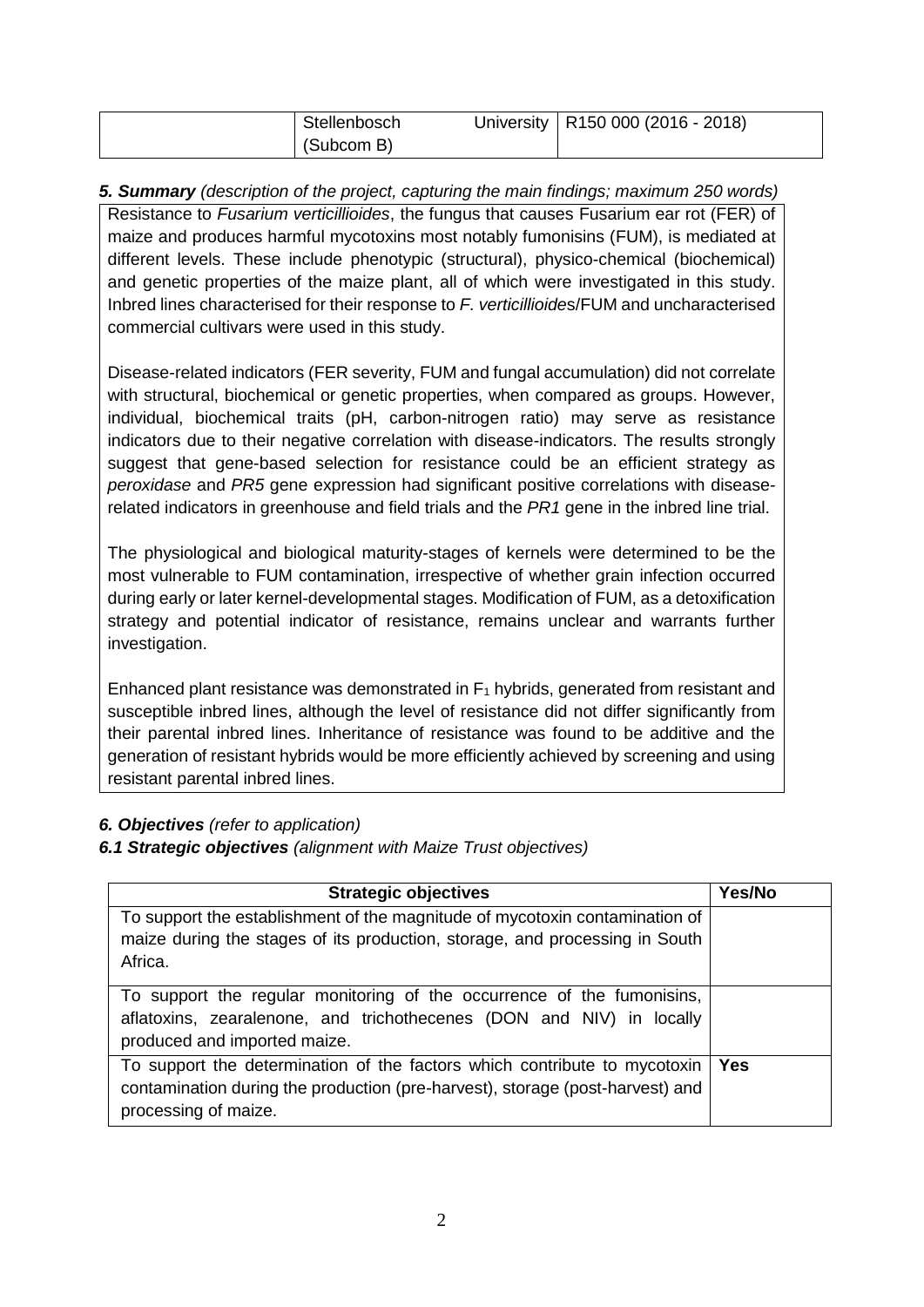| To support the development of practical, affordable and environmentally   Yes<br>sound methods to manage toxigenic fungi in maize, with particular emphasis<br>on the introduction of resistance in local maize cultivars. |  |
|----------------------------------------------------------------------------------------------------------------------------------------------------------------------------------------------------------------------------|--|
| To support the development of sound mycotoxin risk management practices<br>in the maize supply chain to ensure the delivery of safe products to the<br>consumer.                                                           |  |

#### *6.2 Project objectives (list main objectives)*

1. To correlate *F. verticillioides* colonisation and fumonisin contamination with pericarp thickness, kernel hardness and husk tightness in maize inbred lines resistant and susceptible to *F. verticillioides* colonisation and fumonisin accumulation

2. To assess the physico-chemical factors pertaining to kernel micro-environment (moisture content, pH, sugar content and nutrient status) for its suitability and potential regulation of fumonisin deposition in maize inbred lines resistant and susceptible to *F. verticillioides* colonisation and fumonisin accumulation

3. To determine the expression of defence-related genes identified by RNA-seq in MT project 12-01, Italy and China in maize inbred lines resistant and susceptible to *F. verticillioides* colonisation and fumonisin accumulation

4. To use phenotypic, physico-chemical and molecular indicators to screen South African maize inbred lines and commercial cultivars for resistance to *F. verticillioides* colonisation and fumonisin accumulation

5. Determine the general and specific combinability of resistant and susceptible inbred lines toward understanding the inheritance of resistance in maize

#### *7. Work plan (refer to application)*

#### *7.1 Work plan as stated in the application (list main tasks)*

**Project 1:** Correlation of *F. verticillioides* colonisation and fumonisin contamination with pericarp thickness, kernel hardness, presence of pericarp phenolics, and husk tightness in maize inbred lines resistant and susceptible to *F. verticillioides* colonisation and fumonisin accumulation

**Project 2:** To assess the physico-chemical factors pertaining to kernel microenvironment (moisture content, pH, sugar content and nutrient status) for its suitability and potential regulation of fumonisin deposition in maize inbred lines resistant and susceptible to *F. verticillioides* colonisation and fumonisin accumulation

- Sub-project 2.1: The effect of inoculation time vs. kernel developmental stage on fumonisin production by *F. verticillioides*
- **Sub-project 2.2:** The effect of physico-chemical changes during kernel maturation on fungal infection and fumonisin deposition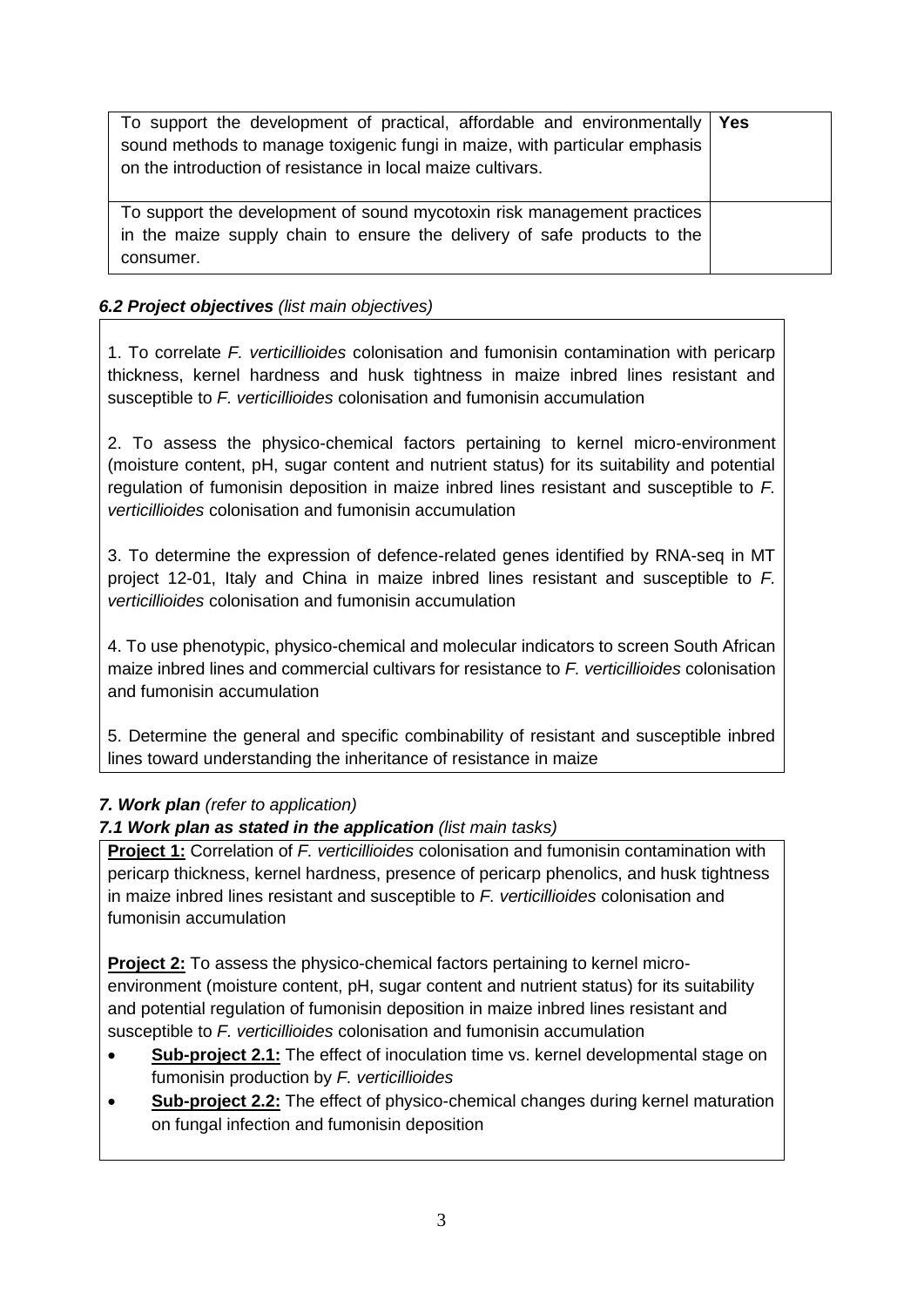**Project 3:** Determining the expression of defence-related genes identified by RNA-seq in MT project 12-01, Italy and China in maize inbred lines resistant and susceptible to *F. verticillioides* colonisation and fumonisin accumulation

 **Sub-project 3.1:** Determine the extent of fumonisin-derivatives and other types of masked fumonisins to identify additional plant mechanisms involved in resistance to fumonisin deposition.

**Project 4:** The association of structural, biochemical and molecular characteristics with resistance to *Fusarium verticillioides* and fumonisin contamination

**Project 5:** Determining the general and specific combinability of resistant and susceptible inbred lines toward understanding the inheritance of resistance in maize

*7.2. Achieved tasks according to the stated work plan (list measurable units as milestones and provide an indication of progress made, e.g. tasks achieved or not [add additional rows if necessary])*

| <b>Milestones</b>                                                                                                                  | Achievements                                                                                                                                                                                                                                                                                                                                                                                                                                                                                                  |
|------------------------------------------------------------------------------------------------------------------------------------|---------------------------------------------------------------------------------------------------------------------------------------------------------------------------------------------------------------------------------------------------------------------------------------------------------------------------------------------------------------------------------------------------------------------------------------------------------------------------------------------------------------|
| <b>PROJECT 1: Evaluation of phenotypic</b><br>traits on inbred lines                                                               | Project completed.<br>Resistant and susceptible inbred lines<br>$F_{\cdot}$<br>verticillioides/FUM<br>t٥<br>were<br>evaluated during the 2016/17 season.<br>Significant differences between lines<br>were found for the structural properties<br>evaluated in this study (silk length,<br>husk coverage, pericarp thickness<br>100-kernel<br>kernel<br>mass<br>and<br>hardness).<br>However, none of these correlated with<br>disease-related indicators namely FER<br>severity, fungal or FUM contamination. |
| <b>PROJECT 2: Evaluation of physico-</b><br>chemical factors regulating fumonisin<br>deposition                                    | Project completed.                                                                                                                                                                                                                                                                                                                                                                                                                                                                                            |
| Sub-project 2.1: The effect of inoculation<br>time vs. kernel developmental stage on<br>fumonisin deposition by F. verticillioides | Sub-project completed.<br>The<br>physiological<br>biological<br>and<br>$\bullet$<br>maturity stages of<br>kernels<br>were<br>determined to be most vulnerable to<br>FUM contamination.<br>This result was consistent irrespective<br>infection<br>whether<br>occurred<br>∩f<br>at<br>flowering or<br>later<br>during<br>kernel<br>development.                                                                                                                                                                |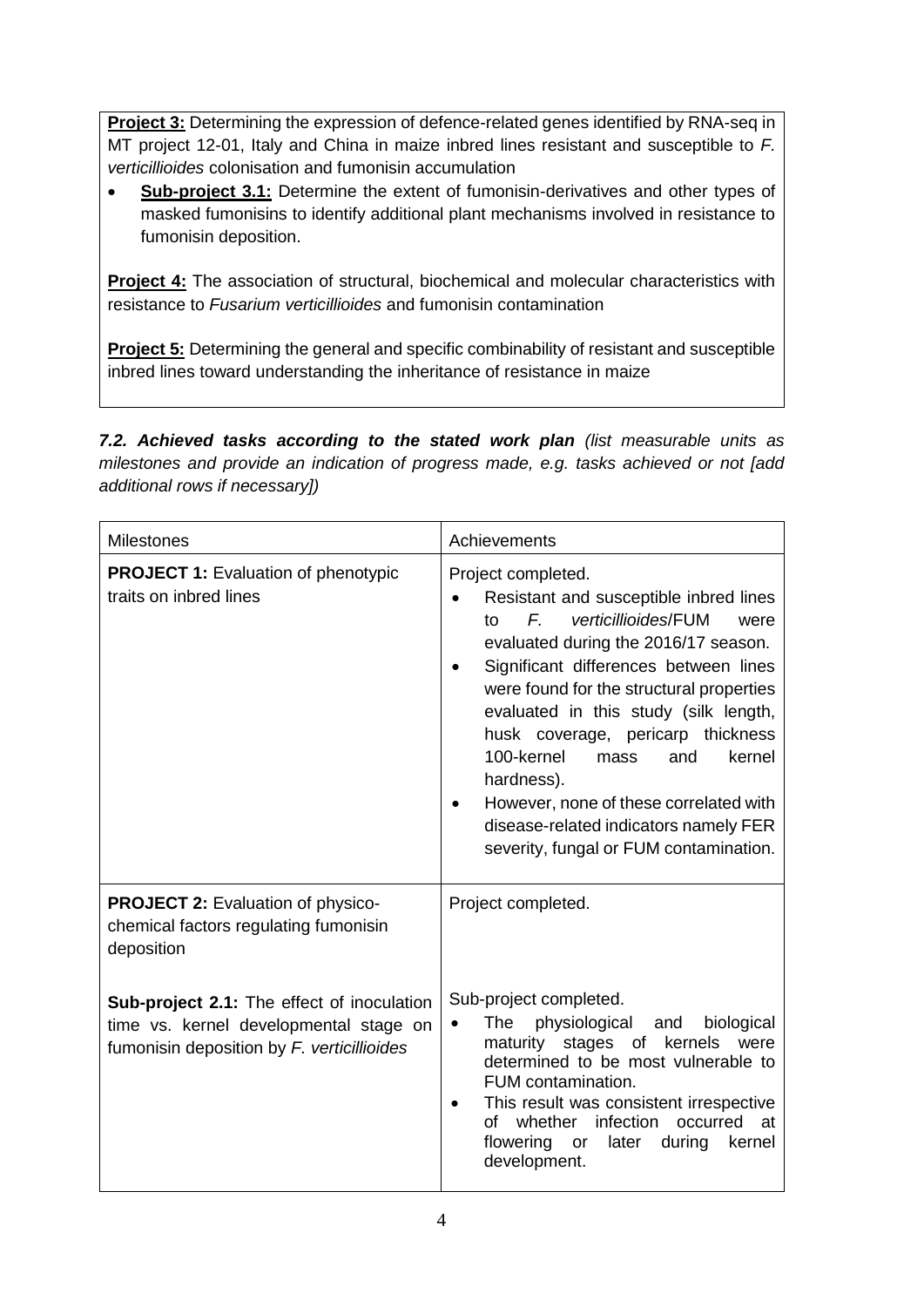| Sub-project 2.2: The effect of physico-<br>chemical changes during kernel<br>maturation on fungal infection and<br>fumonisin deposition                                                                 | Sub-project completed:<br>Biochemical properties including pH<br>and carbon to nitrogen ratio correlated<br>with<br>disease-related<br>negatively<br>indicators and could be used to<br>indicate potential resistance.<br>Kernel micro-environmental changes<br>including total sugar content correlated<br>with FUM content; and potentially<br>contribute to increased mycotoxins<br>deposition observed at later kernel<br>maturity stages.<br>The correlation<br>of amylose<br>and<br>amylopectin, as sugar monomers, with<br>disease-related indicators are currently<br>being determined. |
|---------------------------------------------------------------------------------------------------------------------------------------------------------------------------------------------------------|-------------------------------------------------------------------------------------------------------------------------------------------------------------------------------------------------------------------------------------------------------------------------------------------------------------------------------------------------------------------------------------------------------------------------------------------------------------------------------------------------------------------------------------------------------------------------------------------------|
| <b>PROJECT 3: Expression of defence-</b>                                                                                                                                                                | Project completed.                                                                                                                                                                                                                                                                                                                                                                                                                                                                                                                                                                              |
| related genes in resistant and susceptible<br>inbred lines                                                                                                                                              | The expression of PR1, PR5 and a<br>putative<br>peroxidase<br>gene<br>was<br>determined<br>with<br>and<br>correlated<br>phenotypic traits of inbred lines.                                                                                                                                                                                                                                                                                                                                                                                                                                      |
| Sub-project 3.1: Determine the extent of<br>fumonisin-derivatives and other types of<br>masked fumonisins to identify additional<br>plant mechanisms involved in resistance to<br>fumonisin deposition. | Sub-project completed:<br>Free, hydrolysed fumonisins (HFUM)<br>were found in low quantities in maize<br>grain.<br>It did not correlate significantly with<br>٠<br>free FUM in maize grain.<br>The reason why plants modify FUM in<br>different ways is unclear; and the<br>detoxification<br>of<br>these<br>fungal<br>metabolites<br>remains<br>to<br>be<br>demonstrated.                                                                                                                                                                                                                      |
| <b>PROJECT 4: Structural, biochemical and</b>                                                                                                                                                           | Project completed (November 2018):                                                                                                                                                                                                                                                                                                                                                                                                                                                                                                                                                              |
| molecular criteria for resistance                                                                                                                                                                       | criteria for resistance<br>The<br>F.<br>to<br>$\bullet$<br>verticillioides/FUM was evaluated on<br>15 maize cultivars.                                                                                                                                                                                                                                                                                                                                                                                                                                                                          |
|                                                                                                                                                                                                         | The expression of PR1, PR5 and a<br>$\bullet$<br>putative<br>peroxidase<br>gene<br>was<br>and<br>determined<br>correlated<br>with<br>disease-related indicators.                                                                                                                                                                                                                                                                                                                                                                                                                                |
|                                                                                                                                                                                                         | pH and the carbon to nitrogen content<br>of grain correlated negatively with                                                                                                                                                                                                                                                                                                                                                                                                                                                                                                                    |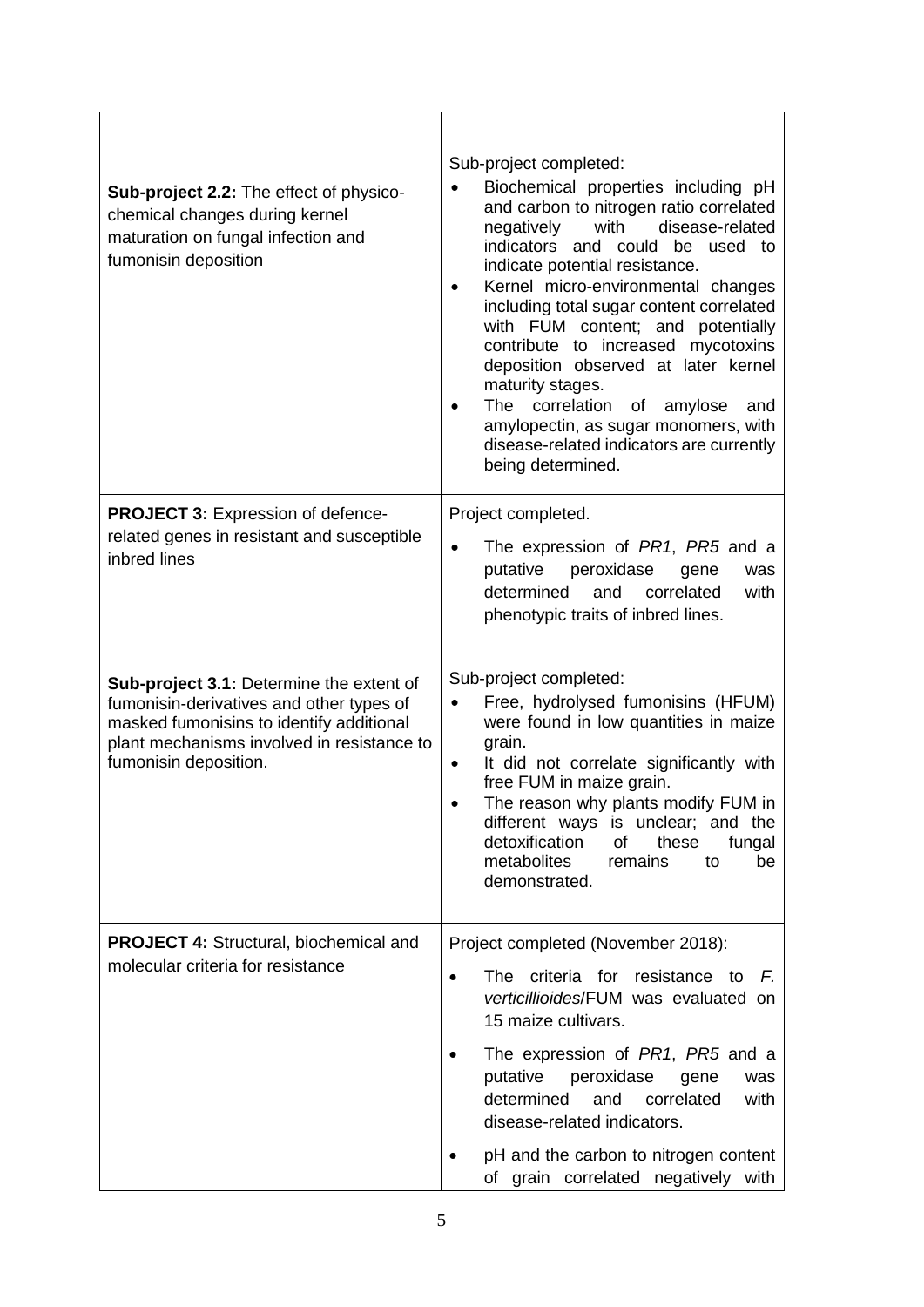|                                        | disease-related indicators and may<br>cost-effective<br>also<br>be<br>easy,<br>measurements of potential resistance<br>in material.<br>Structural properties did not correlate<br>with<br>disease-related<br>indicators.<br>Although these may contribute to the<br>overall observed resistance, the do not<br>formidable<br>present<br>a<br>means<br>0f<br>resistance once breached. |  |
|----------------------------------------|---------------------------------------------------------------------------------------------------------------------------------------------------------------------------------------------------------------------------------------------------------------------------------------------------------------------------------------------------------------------------------------|--|
|                                        | Resistance to FER/FUM is rather<br>dependant on the genetic properties of<br>the maize plant and thus enhancing<br>resistance remains the most effective<br>management strategy.                                                                                                                                                                                                      |  |
| <b>PROJECT 5: General and specific</b> | Project completed.                                                                                                                                                                                                                                                                                                                                                                    |  |
| combinability for resistance           | $F_1$ maize hybrids, generated from<br>inbred lines resistant to FER/FUM and<br>Aspergillus flavus/aflatoxins,<br>were<br>evaluated for improved resistance to F.<br>verticillioides/FUM.                                                                                                                                                                                             |  |
|                                        | Generally, the resistance levels of<br>hybrids did not differ significantly from<br>their resistant parental inbred lines.                                                                                                                                                                                                                                                            |  |
|                                        | Additive<br>effects<br>gene<br>were<br>predominant in the inheritance of<br>resistance in this set of hybrids.                                                                                                                                                                                                                                                                        |  |
|                                        | Parental inbred line performance was<br>$\bullet$<br>indicative of F1 hybrids performance<br>indicating that hybrids with improved<br>resistance<br>efficiently<br>more<br>are<br>generated from resistant inbred lines.                                                                                                                                                              |  |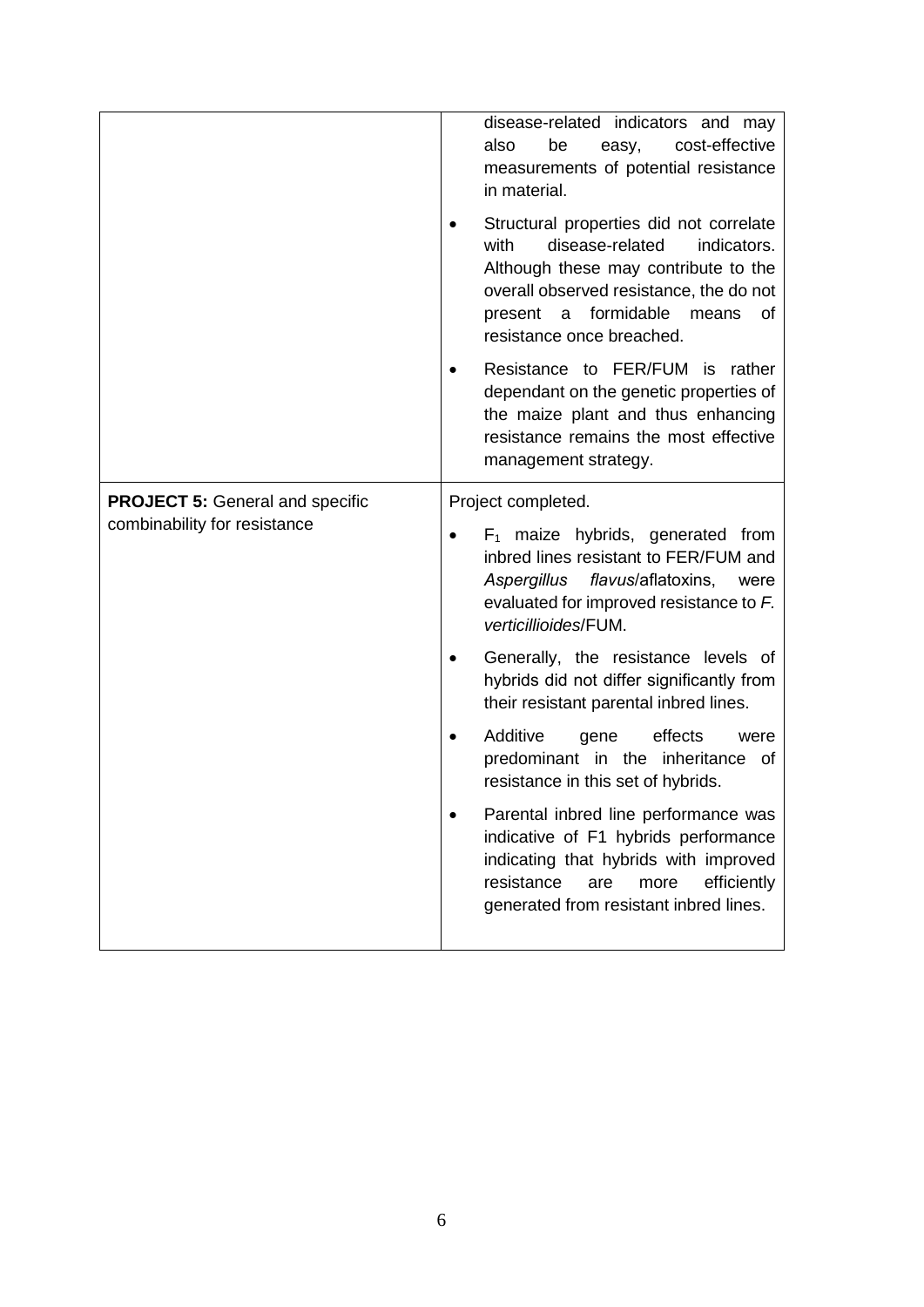*8. Detailed report covering the research during the full grant period (introduction, methods, results, tables, figures and discussion)*

# **INTRODUCTION**

Host-plant resistance provides a convenient, environmentally sound and economically viable option for managing the fungus *F verticillioides* that causes Fusarium ear rot (FER) of maize and produces fumonisins (FUM) with noxious effects on humans and animals. While resistance to *F. verticillioides* is not readily available in South African commercial maize cultivars, local maize inbred lines with resistance to FER and FUM accumulation has been identified (Janse van Small et al., 2012; Rensburg et al., 2015; Rose et al. 2016; 2017). Resistance to *F. verticillioides* in maize is complex, quantitative and numerous physical, biochemical and molecular factors can contribute to the observed resistance (Chen et al., 2012; Lanubile et al. 2010; 2012; 2017). Moreover, understanding the inheritance of resistance in maize would be invaluable for the breeding of resistance to FER and/or FUMS.

The first line of defence in a maize plant to *F. verticillioides* infection involves structural barriers. These barriers include pericarp thickness, silk detachment and husk tightness (Headrick and Pataky, 1991; Hoenisch and Davis, 1994; Warfield and Davis, 1996; Fandohan et al., 2003; Munkvold, 2003b; Anderson et al., 2004; Sampietro et al., 2013; Cao et al., 2014). Several views on the role of pericarp thickness in mediating resistance to *F. verticillioides* have been reported (Hoenisch and Davis, 1994; Ivic et al., 2008; Sampietro et al., 2009; Cao et al., 2014). A thicker pericarp was thought to offer more resistance to breaking and to insect damage, and was related to less kernel infection by *F. verticillioides* (Hoenisch and Davis, 1994). Contrary, a thicker pericarp favoured FUM accumulation in kernels in a study by Cao et al. (2014) who concluded that a thicker pericarp could slow down kernel drying, resulting in moisture conditions within the kernel being longer favourable for fungal growth and FUM production. No correlation between pericarp thickness and resistance to FER was found in Croatian inbred lines and hybrids (Ivic et al., 2008). Sampietro and co-workers (2009) however, suggested that the pericarp and its wax content are resistance factors to FUM accumulation in most genotypes assayed. Nevertheless, other kernel factors including the presence of phenolic could not be excluded.

Little information is available on the relationship between kernel hardness and *F. verticillioides* infection and FUM contamination. With rapid, simple technologies like near infrared (NIR) hyperspectral imagining optimised to determine kernel hardness (Williams et al., 2009) it offers a cost-effective technique to determine correlations between kernel hardness and fungal and FUM contamination. In a study by Cao et al. (2014), genotypes exhibiting less husk tightness due to low relative humidity conditions at silking, became more susceptible to kernel infection by *F. verticillioides*.

Fumonisin production by *F. verticillioides* is regulated by numerous biological and physicochemical changes taking place during kernel maturation. *In vitro* studies have shown that changes involving pH and kernel substrates (carbon, nitrogen, sugar, and starch) regulate FUM production by *F. verticillioides* (Marín et al., 1995; Keller et al., 1997;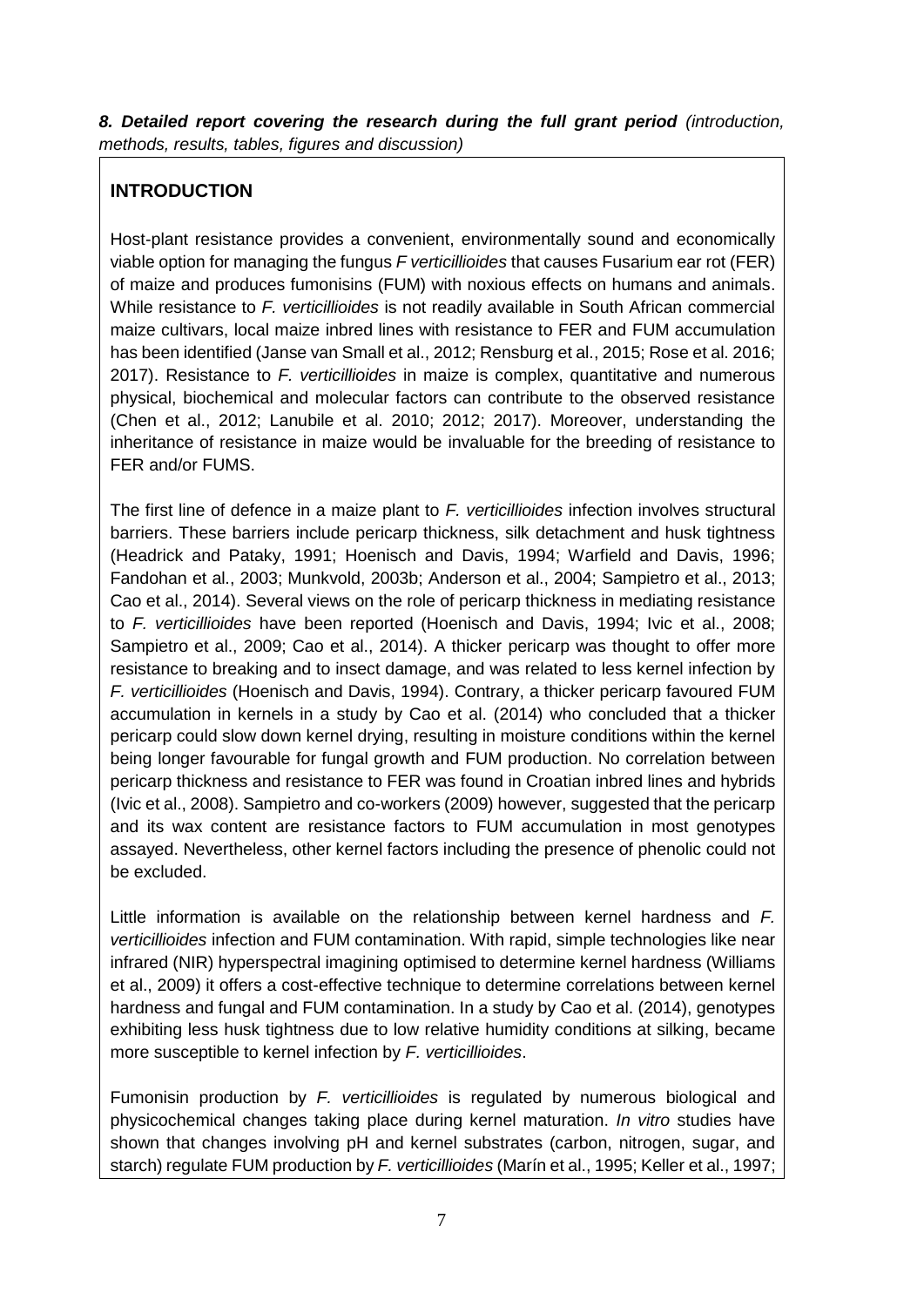Marín et al., 1999a; Flaherty et al., 2003; Bluhm et al., 2008; Jurado et al., 2008; Schmidt-Heydt et al., 2008; Marín et al., 2010; Picot et al., 2010; Smith et al., 2012). As maize kernels mature the amount of water available for fungal metabolism (water activity (aw)) decreases which induces FUM gene expression by *F. verticillioides* (Jurado et al., 2008; Schmidt-Heydt et al., 2008). Acidic pH conditions enhance FB1 biosynthesis by *F. verticillioides* and alkaline pH conditions repress FB1 biosynthesis (Keller et al., 1997; Flaherty et al., 2003; Kim and Woloshuk, 2008). Furthermore, high levels of pericarp phenylpropanoids (phenolics) have been associated with less disease severity and FUM accumulation (Sampietro et al., 2012). Similarly, several researchers have found significant inhibitory effects of phenolics on *Fusarium* spp including *F. verticillioides* (Assabgui et al., 1993; Samapundo et al., 2007; Boutigny et al., 2009; Ferrochio et al., 2013). Therefore, physico-chemical factors may serve as indicators of resistance and correlating them to traditional disease severity and FUM contamination may help determine this.

Genes involved in the resistance response of maize to *F. verticillioides* infection have been identified in China, Italy and South Africa (Campo et al., 2004; Gao et al., 2007; Lanubile et al., 2010; 2012a; 2012b; 2014 Campos-Bermudez et al., 2013; Sampietro et al., 2013; van Zyl, 2015). Resistant and susceptible maize genotypes transcribe the same defence-related genes to *F. verticillioid*es, but expressions differ in speed and intensity (Lanubile et al., 2010). The activation of pathogen-associated molecular pattern triggered immunity (PTI) to *F. verticillioides* corresponds well with reports that resistance in maize, to multiple ear rot pathogens such as *F. graminearum*, *Aspergillus flavus*, and *F. verticillioides*, are common (Farrar and Davis, 1991; Presello et al., 2004; Presello et al., 2006; Robertson-Hoyt et al., 2007; Henry et al., 2009; Presello et al., 2011; Mesterházy et al., 2012; Rose et al., 2017). However, recently, Lanubile et al. (2014) reported evidence of Resistance-gene mediated resistance and suggested that gene-based selection for resistance is possible. Determining differential expression of defence-related genes in resistant and susceptible inbred lines could provide useful markers for the screening of potentially resistant breeding material.

Understanding the contribution of each level of resistance and how these (structural, physico-chemical and genetic make-up) relate to one another will provide a powerful predictive ability of resistance. Finally, breeding remains the cornerstone in plant improvement and the occurrence common resistance mechanisms to different ear rot pathogens provide evidence of developing resistant cultivars to multiple mycotoxigenic fungi and their mycotoxins. In a study by Hung and Holland (2012) their results suggested that the most efficient way to improve resistance to FER and FUM contamination in hybrids is to evaluate and select among resistant inbred lines before using resources to create and evaluate hybrids. Knowledge on the inheritance of resistance in maize to *F. verticillioides* and FUMS will be of great benefit to maize breeders in developing resistance maize cultivars.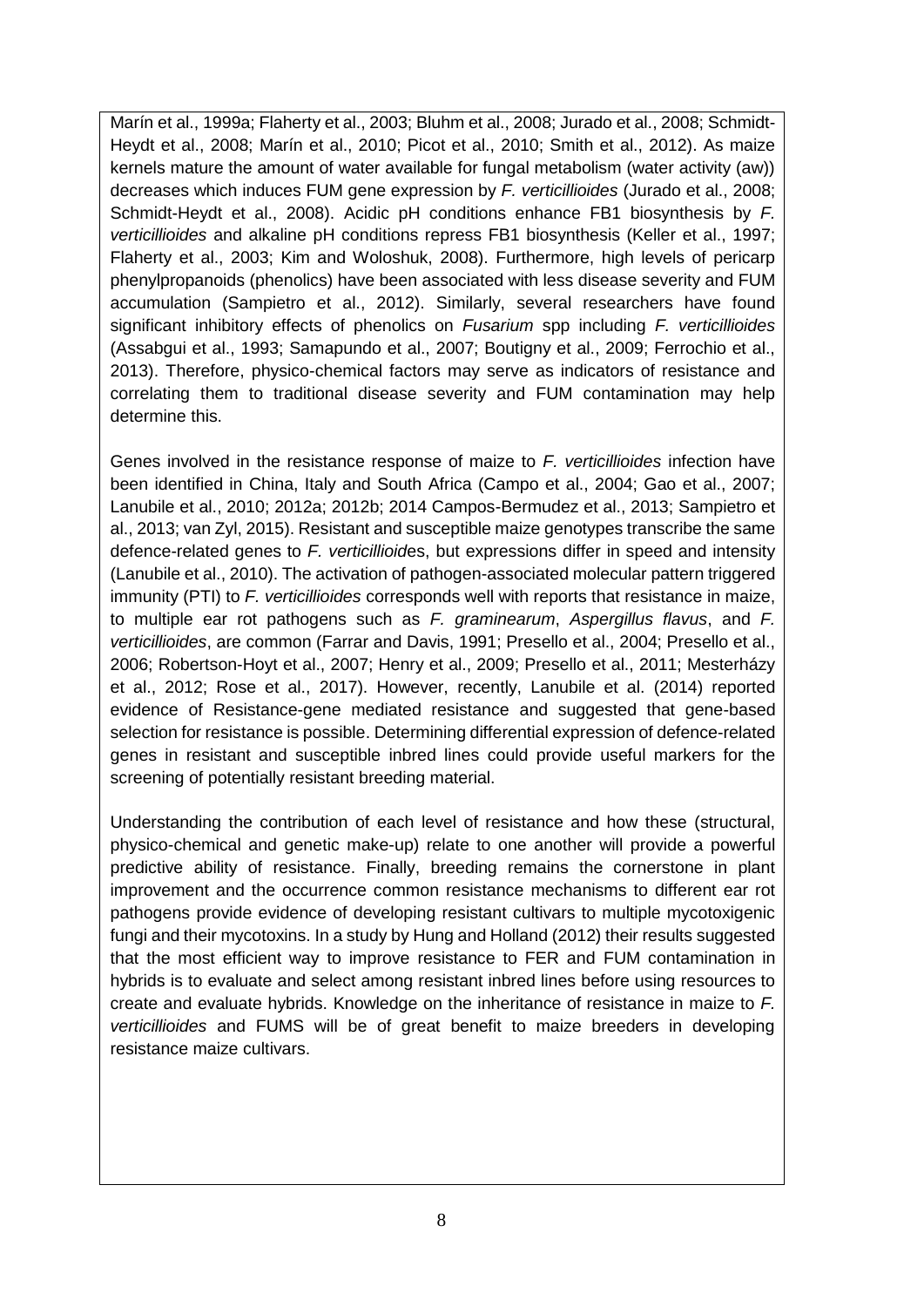#### **MATERIALS AND METHODS (for Projects 1-5; as applicable)**

*Inbred line greenhouse trial***:** Well-characterised maize inbred lines were used for the greenhouse study namely two lines resistant to FER/FUM (CML 390 and CML 444), one susceptible line (R2565y), and one line susceptible to FER but resistant to FUM accumulation (CB 222) (Table 1). The trial was conducted at the Welgevallen research farm, Stellenbosch University during 2017/18 after a larger field trial was lost to severe drought (2016/17) with no results obtained (APR 2016; MTM15-05). Plants were manually pollinated at flowering. A randomised complete block design (RCBD) was used with three biological replicates per treatment. The treatments consisted of *F. verticillioides* artificially inoculated using the silk-channel method and water inoculation as uninoculated control. The primary ears were harvested at biological maturity, threshed and the grain stored for further analyses.

*Cultivar field trial***:** Fifteen commercial cultivars, planted in the national cultivar trial conducted by the ARC-GC during the 2016/17 season, were randomly selected for this study (Table 2). The cultivars were planted in two localities namely Potchefstroom and Vaalharts. Each cultivar was planted in three field plots in a RCBD at each locality. A field plot consisted of two 10-m rows with 1 m spacing between rows and each row consisted of 25-30 plants. One row was artificially inoculated with *F. verticillioides* while the other plot served as the uninoculated control. Maize plants were allowed to dry naturally infield for 4 to 6 weeks before being manually harvested per row. The maize ears were rated for FER severity following harvest, threshed per row and the grain stored for further analyses.

*Diallel trial***:** Three maize inbred lines, characterised for their response to FER/FUM (Small et al., 2012; Rose et al., 2016); and two lines characterised for their response to Aspergillus ear rot (AER) and aflatoxins (Rose et al., 2017; Okoth et al., 2017a; b) were used in this study. Lines were crossed using method 1 of Griffing's diallel mating system and resulted in 18 hybrids (Table 3). The parental inbred lines and  $F_1$  hybrids were planted in the 2014/15 seasons at three locations namely Potchefstroom, Makhatini and Vaalharts. Field plots were 10 m long  $($   $\sim$  33 plants) and replicated three times in each environment. The parental inbred lines and hybrids were planted in a RCBD and pollination occurred naturally. Artificially inoculated trials were evaluated for FER severity, *F. verticillioides* DNA and FUM content in resultant maize grain.

*Structural trait assessments***:** Silk length, husk coverage, kernel hardness and pericarp thickness were assessed for both field and greenhouse trials unless stated otherwise.

*Silk length and husk coverage*: The silk length of maize plants was measured at anthesis for the cultivar trials only. The silks of 25 primary ears were measured per plot and measured from the point of silk emergence through the husk leaves to the tip of the silks and rounded off to the nearest half cm. Husk coverage was visually scored as either open or closed, depending on the visibility of the maize ear. For the inbred lines, husk coverage was scored at anthesis and at harvest for each biological replicate. For each cultivar, 25 primary ears were scored per field plot.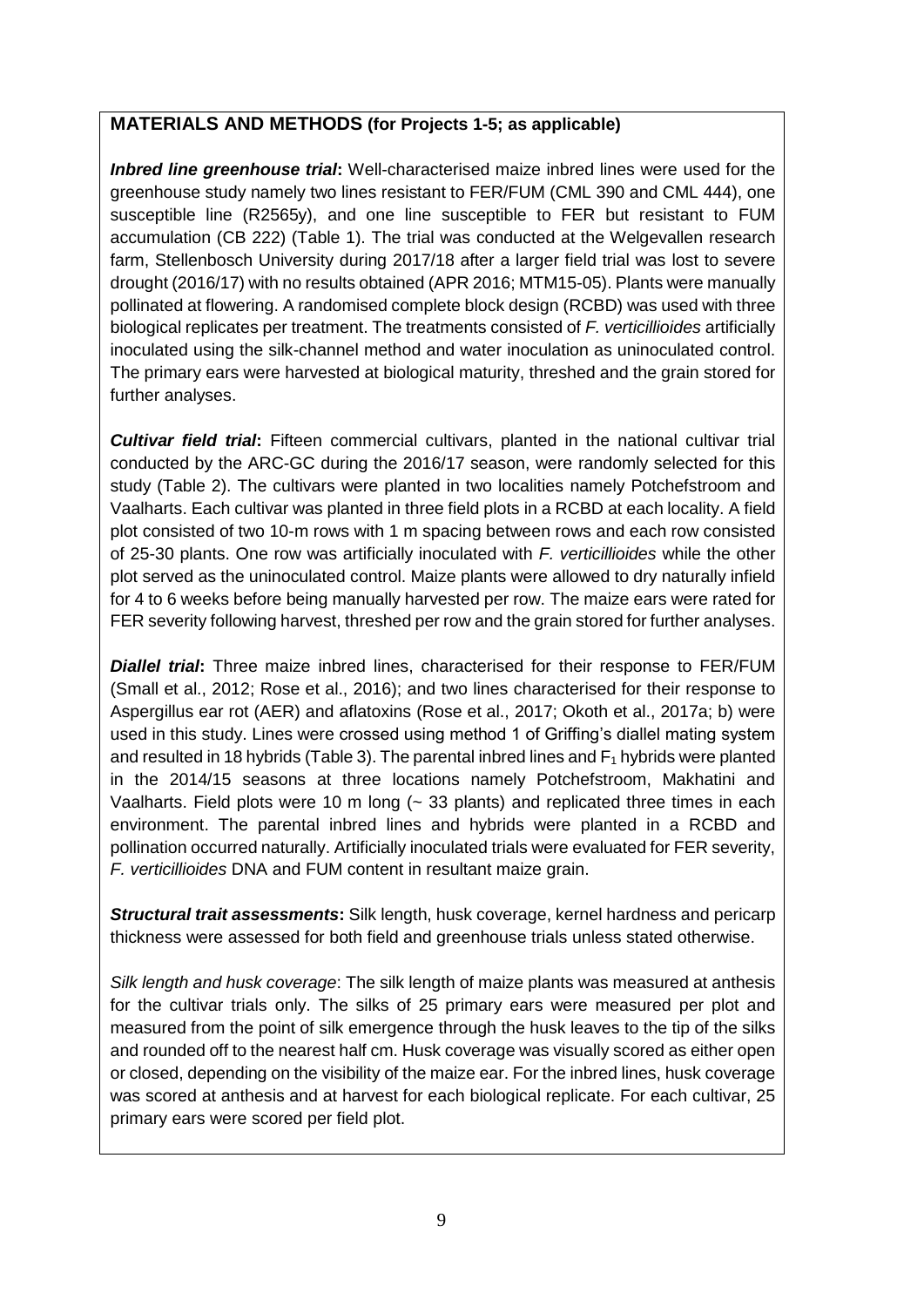*Kernel mass and hardness*: Hundred-kernel mass (HKM) was determined according to Guelpa et al. (2015) and near-infrared (NIR) spectroscopy was used to determine kernel hardness (Downey et al., 1986). HKM was determined by counting 100 intact kernels for each field (cultivars) or biological (inbred lines) replicate and weighed in grams.

Kernel hardness assessment by NIR spectroscopy, performed by placing samples in a glass Petri plate, was evaluated in the diffuse reflectance mode. Samples were subjected to NIR light at a resolution of 32 cm-1 from 1 100 to 2 500 nm and absorbance measurements were calculated by the NIR LabWare software and used in a formula proposed by Downey et al. (1986) to obtain index values for hardness. For the inbred line trial, kernel hardness via NIR spectroscopy was assessed for flour samples and the cultivar trials was assessed using kernel and flour samples.

*Pericarp thickness*: The thickness of the kernel pericarp was measured microscopically. Three intact kernels were soaked for 4 hours in sterile deionised  $H<sub>2</sub>O$  and cut longitudinally from the dent to the tip cap using a sterile scalpel. One half of each kernel was used to measure the thickness of the pericarp with two measurements recorded per kernel. Three kernels were assessed for each field (cultivar trial) or biological (inbred line trial) replicate with the measurements recorded in mm.

*Physico-chemical properties assessments***:** Physico-chemical properties including moisture content, kernel pH, carbon and nitrogen content as well as phenolic acid content were assessed for both inbred lines and cultivar assessments, unless stated otherwise.

*Moisture content and kernel pH*: The moisture content of maize grain was measured directly after harvest. For the inbred line trial, 5 to 10 kernels were used with three technical replications performed for each biological replicate. The moisture content was determined as a percentage at 20-25ºC. About 25 g of intact kernels were used per measurement and three observations taken for each field plot.

The pH was assessed by mixing 500 mg of finely milled flour with 5 mL of sterile deionised H2O. Three technical replications for each field (cultivar trial) or biological (inbred line trial) replicate was assessed.

*Carbon and nitrogen analysis*: The total soluble nitrogen and carbon in kernels was assessed using the TruSpec® Micro at the Central Analytical Facility (CAF) at Stellenbosch University. Ten mg of dried, homogeneous maize flour was placed into an aluminium foil weighing boat and the sample was subjected to combustion at 1050ºC. The elements within the sample formed the following gases: carbon dioxide,  $H_2O$ , nitrogen and nitrogen oxides as well as sulphur dioxide and sulphur trioxide. These gases were carried to the absorption columns where it was desorbed and quantified.

*Phenolic acid extractions and quantification*: Several phenolic acids were extracted from milled maize flour (1 g) according to the optimised protocol developed by Cassiem (2018). Free and bound phenolics were extracted from the maize samples. Phenolic acids quantified represent the major phenolic acids found in the maize kernel pericarp layer. The quantification procedure employed an external standard dilution series using purified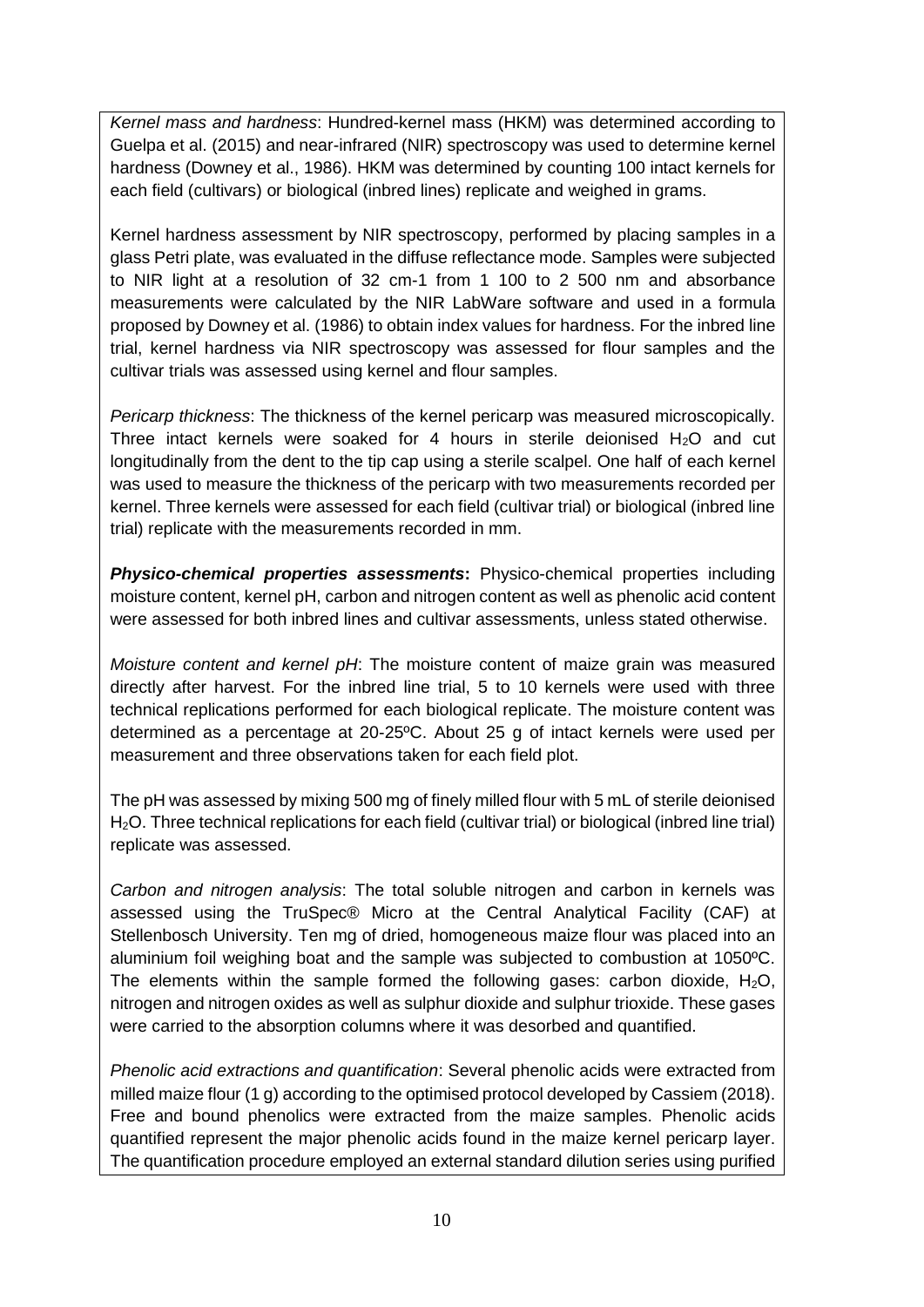commercial products trans-ferulic, caffeic, ρ-coumaric, sinapic and ρ-hydroxybenzoic acids. The standard curve consisted of a 10-point dilution series ranging from 0.0125– 200 mg kg-1. Quantification was performed at CAF, Stellenbosch University.

#### *Gene expression of defence-related genes*

Total RNA was isolated as described by Wang et al. (2011). The obtained RNA concentration was determined using a ND-1000 NanoDrop Spectrophotometer where after complementary DNA (cDNA) was synthesised using the iScript cDNA synthesis kit (Bio-Rad Laboratories, USA). Samples were prepared according to the manufacturer's protocol

Reverse transcription quantitative PCR (RT-qPCR) was performed to quantify the relative expression of peroxidase, PR1 and PR5 in the fungus-inoculated and water inoculated kernels according to Lanubile et al. (2010). The elongation factor (EF)-1α was used as reference gene. Validation experiments were performed to show that efficiencies of the target genes and reference gene amplifications were equal (Bustin et al., 2009; Arnold, 2016 Shaikh, 2018). For the inbred line trial, biological replicates were analysed separately, with three technical replications. Cultivar field replications were pooled, and three technical replicates were performed for each cultivar. Template-free samples were included in each run that served as the no template control.

*Disease-related indicators***:** Disease severity, fungal content and FUM contamination was assessed as disease-related indicators and were performed for both the field and greenhouse trials unless stated otherwise.

*Visual disease rating*: At harvest, the cultivar trial was assessed for visual disease severity. Severity assessments were performed on an arbitrary continuous scale from 1- 10, with 1 being no visual symptoms and 10 being very severe. The primary ears of 15 plants were assessed for each field plot and expressed as a percentage. Visual disease rating was only scored for cultivar trial (field trials).

*Fumonisin extraction and quantification*: Fumonisins were extracted from maize flour using a methanol/water (70:30 vol/vol) extraction buffer according to Rose et al. (2016). The analyses was performed at CAF, Stellenbosch University, for LC-MS/MS. Fumonisin standards FB1, FB2 and FB3 was prepared as described by Small et al. (2012). A 6-point standard curve was set up ranging from 0,05 to 20,16 mg kg-1 for FB1 and FB2 and 0,005 to 2,08 mg kg-1 for FB3.

*Quantitative PCR of* Fusarium verticillioides *in maize kernels*: Genomic DNA of grain samples and *F. verticillioides* MRC 826 mycelia was extracted according to Boutigny et al. (2012). For the preparation of standard curves for quantitative PCR (qPCR), DNA from pathogen-free maize kernels and *F. verticillioides* MRC 826 was used. A 5-point matrixmatched dilution series was created with the fungal DNA diluted in pathogen-free maize DNA (10 ng  $\mu$ L<sup>-1</sup>). The quantity of *F. verticillioides* DNA was determined by using primers Fver356 forward/Fver412 reverse (Nicolaisen et al., 2009) as described by Boutigny et al. (2012). Quantification was performed using the Rotor-Gene™ 6000 (Corbett Life Science, Mortlake, Australia). Standard curves met the acceptance criteria with a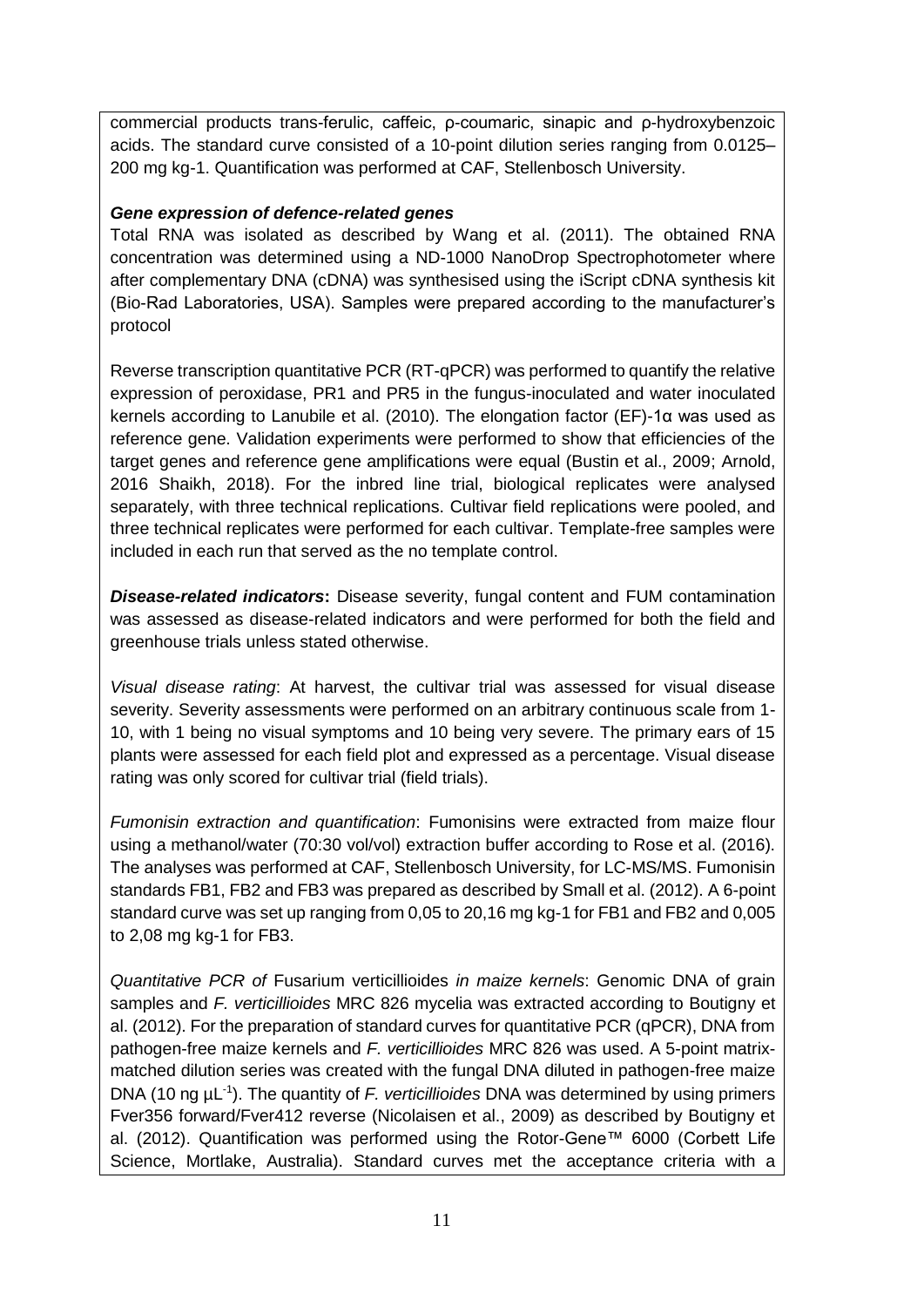correlation coefficient  $(R^2) > 0.98$ , a slope (M)-value of between -3.2 and -3.4, and a reaction efficiency (E-value) of 0.98-1.05 (Bustin et al., 2009).

*Data analyses:* Analysis of variance (ANOVA) was performed to assess the response of inbred lines and cultivars for the parameters evaluated in this study. Where variation deviated from normality, log-transformation was performed to improve homogeneity. For the cultivar trial, ANOVA revealed significant differences between localities and, therefore, ANOVA was then performed per locality. Pearson's correlation was performed for each locality to determine correlations between resistance characteristics and disease-related indicators. Multifactor analysis (MFA) was assessed for all trials to determine whether significant correlations exist between plant traits and the diseaserelated indicators. For the MFA structural characteristics, physico-chemical properties and genetic responses were grouped and compared to the group of disease-related indicators. Partial least squares (PLS) regression was performed to test correlations between individual characteristics and the disease-related indicators group. Within these multivariate analyses, both the log-transformed and non-log-transformed data was included.

# **RESULTS**

*Project 1: Correlation of* F. verticillioides *colonisation and fumonisin contamination with pericarp thickness, kernel hardness, presence of pericarp phenolics, and husk tightness in maize inbred lines resistant and susceptible to* F. verticillioides *colonisation and fumonisin accumulation* 

*Project 2: To assess the physico-chemical factors pertaining to kernel micro-environment (moisture content, pH, sugar content and nutrient status) for its suitability and potential regulation of fumonisin deposition in maize inbred lines resistant and susceptible to* F. verticillioides *colonisation and fumonisin accumulation*

*Project 3: Determining the expression of defence-related genes identified by RNA-seq in MT project 12-01, Italy and China in maize inbred lines resistant and susceptible to* F. verticillioides *colonisation and fumonisin accumulation*

*Disease-related indicators***:** The FUM levels of the fungal-inoculated grain of CB 222  $(456.1 \text{ mg kg}^{-1})$  and R2565y  $(829.6 \text{ mg kg}^{-1})$  was significantly higher than all other samples recorded (Table 4). Similarly, the fungal-inoculated grain of CB 222 (8.21 ng µL<sup>-</sup> <sup>1</sup>) and R2565y (11.16 ng  $\mu$ L<sup>-1</sup>) had the highest levels of fungal target DNA measured (Table 4).

**Phenotypic characteristics:** The ears of all inbred lines were closed by husk leaves; with the exception of inbred line CB 222 that had one open ear (data not shown). Kernel hardness, assessed on flour samples for inbred lines, indicated that the resistant line CML 390 (51.8) had the highest hardness index and did not differ significantly from CML 444 (39.8). Conversely, FUM-resistant line CB 222 (19.0) had the lowest hardness index (Table 5). Resistant line CML 390 (0.137 mm) had the thickest pericarp layer and it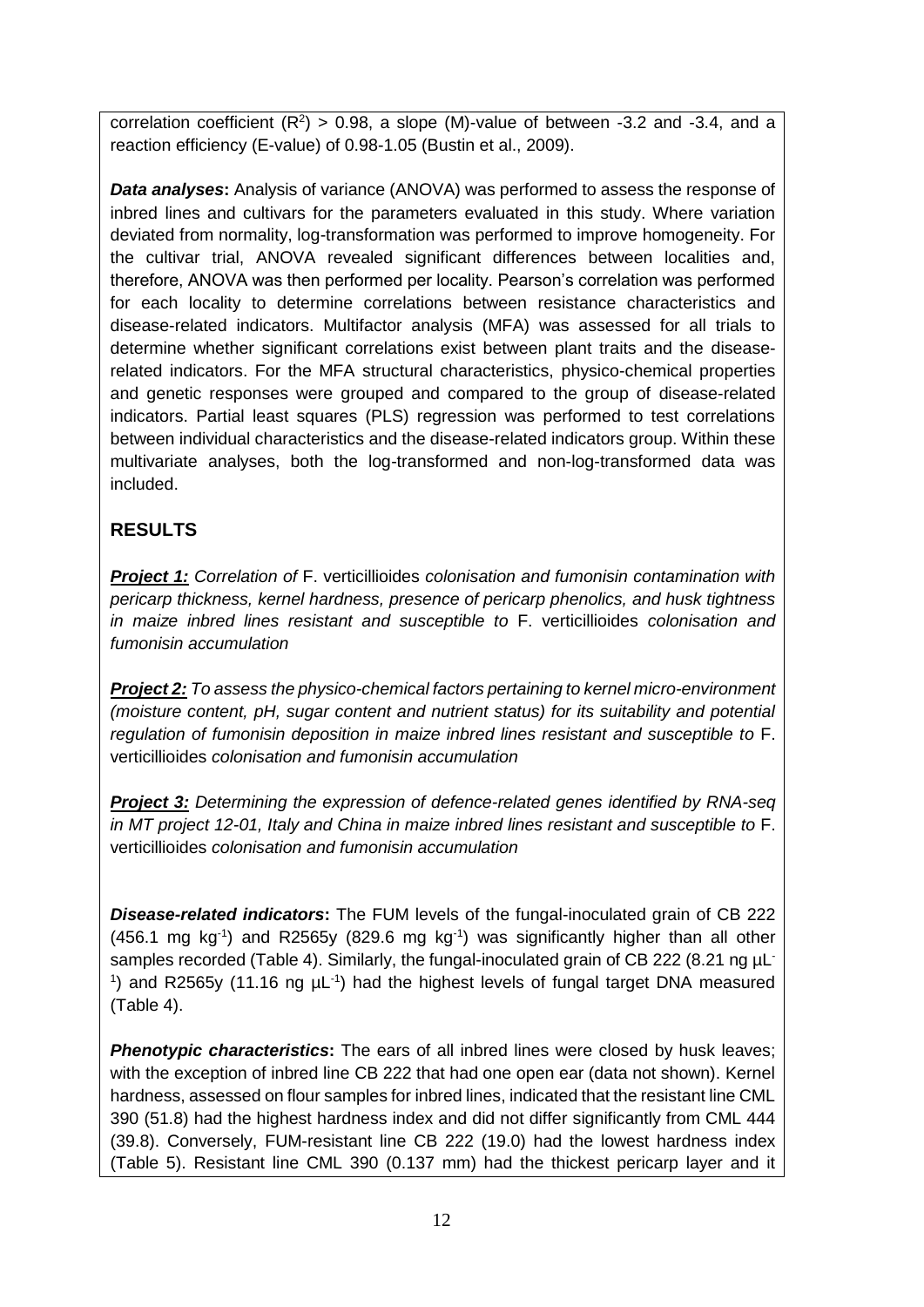differed significantly from susceptible line R2565y (0.115 mm) and resistant line CML 444 (0.097 mm) which had the thinnest pericarp layer (Table 5). Line R2565y (51.0 g) had a significantly greater HKM than the other inbred lines, whereas CML 444 (26.3 g) had the lowest HKM.

*Physico-chemical*: The moisture content of fungal-inoculated grain from resistant line CML 390 (23.4%) was significantly higher compared to all other samples evaluated, with the exception of susceptible line R2565y (Inoculated; 22.8%). Conversely, resistant line CML 444 (Inoculated; 13.7%) had the lowest moisture content and did not differ significantly from water-inoculated grain of CML 444 (15.5%) (Table 6). The fungalinoculated grain of line CML 390 was the least acidic (pH 6.7) and only differed significantly from the water-inoculated grain of line CB 222 (pH 6.3).

Line CB 222 (Inoculated; 138.2 mg kg<sup>-1</sup>) had the greatest levels of free phenolic acids, not differing significantly from CB 222 (Control; 57.2 mg kg<sup>-1</sup>) and R2565y (Control; 60.5 mg kg<sup>-1</sup>) (Table 6; Fig. 1). CML 444 (Inoculated; 8.6 mg kg<sup>-1</sup>) had the lowest levels of free phenolic acids and did not differ statistically from several other samples, including CML 390 (Inoculated; 14.9 mg kg $^{-1}$ ; control; 17.7 mg kg $^{-1}$ ) and R2565y (Inoculated; 17.3 mg kg<sup>-1</sup>). Bound phenolic acids was the most abundant in water-inoculated grain of line CML 444 (232,1 mg kg-1) and did not differ statistically from CML 390 water- (155.8 mg kg<sup>-1</sup>) and- fungal-inoculated (190.2 mg kg<sup>-1</sup>) grain (Table 6; Fig. 2). The water-inoculated grain of line CML 444 (244.3 mg kg<sup>-1</sup>) also had the highest levels of total phenolic acids, not differing significantly from several other samples, including CML 390 (Inoculated; 205.0 mg kg<sup>-1</sup>) and CB 222 (Inoculated; 232.8 mg kg<sup>-1</sup>). R2565y (Inoculated; 73.7 mg kg<sup>-1</sup>) had the lowest levels, not differing significantly from several others, including CML 444 (Inoculated; 100.5 mg kg $^{-1}$ ) and CB 222 (Control; 105.6 mg kg $^{-1}$ ).

The fungal-inoculated grain of CML 444 (2.3%) had the highest total nitrogen percentage, not differing significantly from CML 444 (Control; 2.1%) (Table 6). The lowest nitrogen percentage was observed in R2565y (Control; 1.3%) and did not differ significantly from R2565y (Inoculated; 1.6%) and CML 390 (Inoculated; 1.7%). Line CB 222 (Control; 39.2%) contained the highest carbon percentage and only differed significantly from line R2565y (Control; 28.1% and Inoculated; 31.5%). The water-inoculated grain of CB 222 and R2565y (22.3) had the greatest C/N ratio and only differed significantly from CML 444 (Inoculated; 16.9) and (Control; 17.7) (Table 6).

*Genetic response***:** The relative expression of peroxidase was the highest in waterinoculated grain of susceptible line R2565y (9.1 fold change) and only differed significantly from the water- (0.11 fold change) and- fungal-inoculated (0.07 fold change) grain of resistant line CML 390 (Fig. 3). The relative expression of PR1 was greatest in FUM-resistant line CB 222 (fungal-inoculated; 0.60 fold change) which did not differ significantly from a few other samples including the fungal- (0.04 fold change) and- waterinoculated (0.14 fold change) grain of R2565y (Fig. 4). The water-inoculated grain of CML 390 had the lowest expression (<0.00) similar to both fungal- and- water-inoculated grain of CML 444 (0.001 fold change). The water-inoculated sample of R2565y (2.98 fold change) had the highest relative expression of PR5 but did not differ significantly from R2565y (fungal-inoculated; 2.56 fold change) and CB 222 (fungal-inoculated; 1.67 fold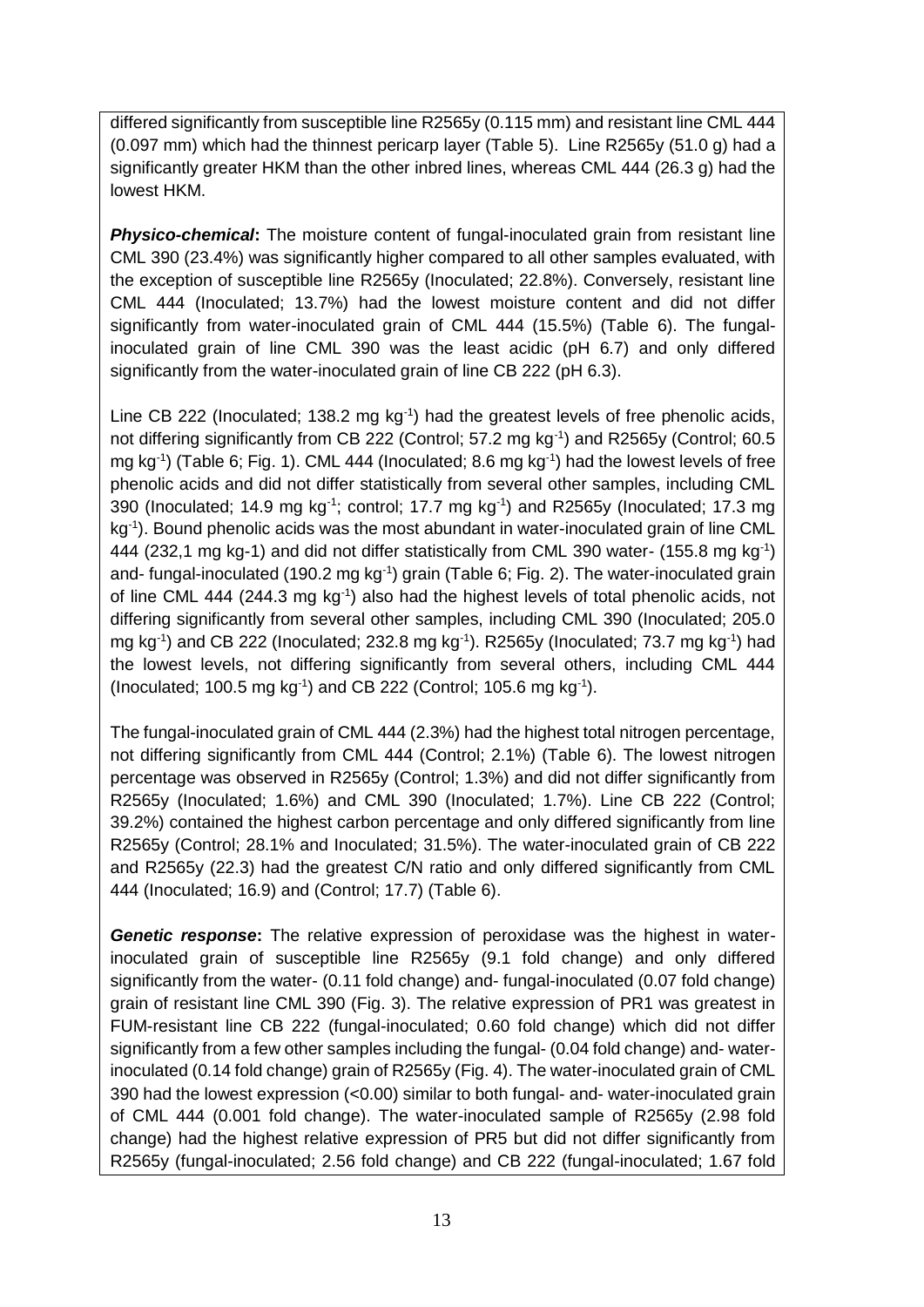change) (Fig. 5). The lowest expression of PR5 was seen in CML 390 (water-inoculated; 0.002 fold change), not differing significantly from CB 222 (water-inoculated; 0.04) and CML 444 (fungal-inoculated; 0.01 fold change).

*Correlations***:** Only correlations with a Pearson's correlation coefficient (r) of ≥ 0.60 were considered as noteworthy correlations. Fumonisins and fungal target DNA levels ( $r =$ 0.82) correlated when the inbred line trial data was analysed (Table 7). Fungal target DNA correlated ( $r = 0.61$ ) with *PR1* gene expression while it correlated with PR5 ( $r = 0.69$ ), however, it was not statistically significant at a 95% confidence level.

*Multivariate analysis***:** Principle component analysis (PCA) of inbred lines showed a clear separation of resistant lines CML 390 and CML 444 and FUM-resistant line CB 222 and susceptible line R2565y based on the first principle component (F1) (Fig. 6). The biplot accounted for 49.8% of the total variation, where F1 explained 33.4% and F2 explained 16.4% of the variation. Most of the characteristics and disease-related indicators evaluated made a significant contribution to F1, including HKM, free phenolic acids, PR1 and PR5. According to the multifactor analysis (MFA), the biplot represented 49.8% of the variation observed with principle component 1 (F1) representing 35.0% and F2 representing 14.8% of the total variation. Some of the groups of characteristics, representing different levels of resistance, associated together such as disease-related indicators and genetic response. However, no correlation between the different groups and disease-related indicators, based on the squared Pearson correlation coefficient (RV), could be determined (Fig. 7). Phenotypic characteristics (RV =  $0.25$ ), physicochemical properties ( $RV = 0.15$ ) and genetic responses ( $RV = 0.31$ ) did not correlate with disease-related indicators. Partial least squares (PLS) analysis, however, revealed that certain characteristics within the different groups had significant correlations to diseaserelated indicators (as a group) based on the variable importance on the projection (VIP) value (Fig. 8). Structural characteristics included HKM (VIP = 1.7) and kernel hardness (NIR;  $VIP = 1.1$ ), physico-chemical properties included moisture content (VIP = 1.6) and levels of free phenolic acids (VIP =  $1.2$ ). All three genes assessed had significant variable importance's in the projection (Peroxidase:  $VIP = 1.2$ ; PR1:  $VIP = 1.6$ ; PR5:  $VIP = 1.8$ ).

#### **Sub-project 2.1: The effect of inoculation time vs. kernel developmental stage on fumonisin production by** *F. verticillioides*

#### **Sub-project 2.2: The effect of physico-chemical changes during kernel maturation on fungal infection and fumonisin deposition**

Free, total FUM in inbred line R2565y ranged from 0.01 to 156.6 mg  $kg<sup>-1</sup>$  in grain inoculated 7 days after pollination; as opposed to 0.09 to 35.7 mg  $kq^{-1}$  FUM in grain inoculated 35 days after pollination (Fig. 1). Nonetheless, the trend of FUM deposition in maize kernels were the same between inoculation timepoints. Similarly, total FUM quantified in grain from line I-B ranged from 0.2 to 228 mg kg-1 (7 days after pollination) while 0.2 to 79.4 mg kg<sup>-1</sup> FUM were quantified in grain inoculated 35 days after pollination (Fig. 2). Similar levels of free FUM were quantified in maize grain inoculated 7 days after pollination (0.3 to 23.6 mg kg<sup>-1</sup>) or 35 days after pollination (0.02 to 124.5 mg kg<sup>-1</sup>) of line CB-222 (Fig. 3). The lowest levels of free FUM were quantified in grain from line CML 444 inoculated 7 days after pollination (0.1 to 5.8 mg  $kg^{-1}$ ) while grain inoculated 35 days after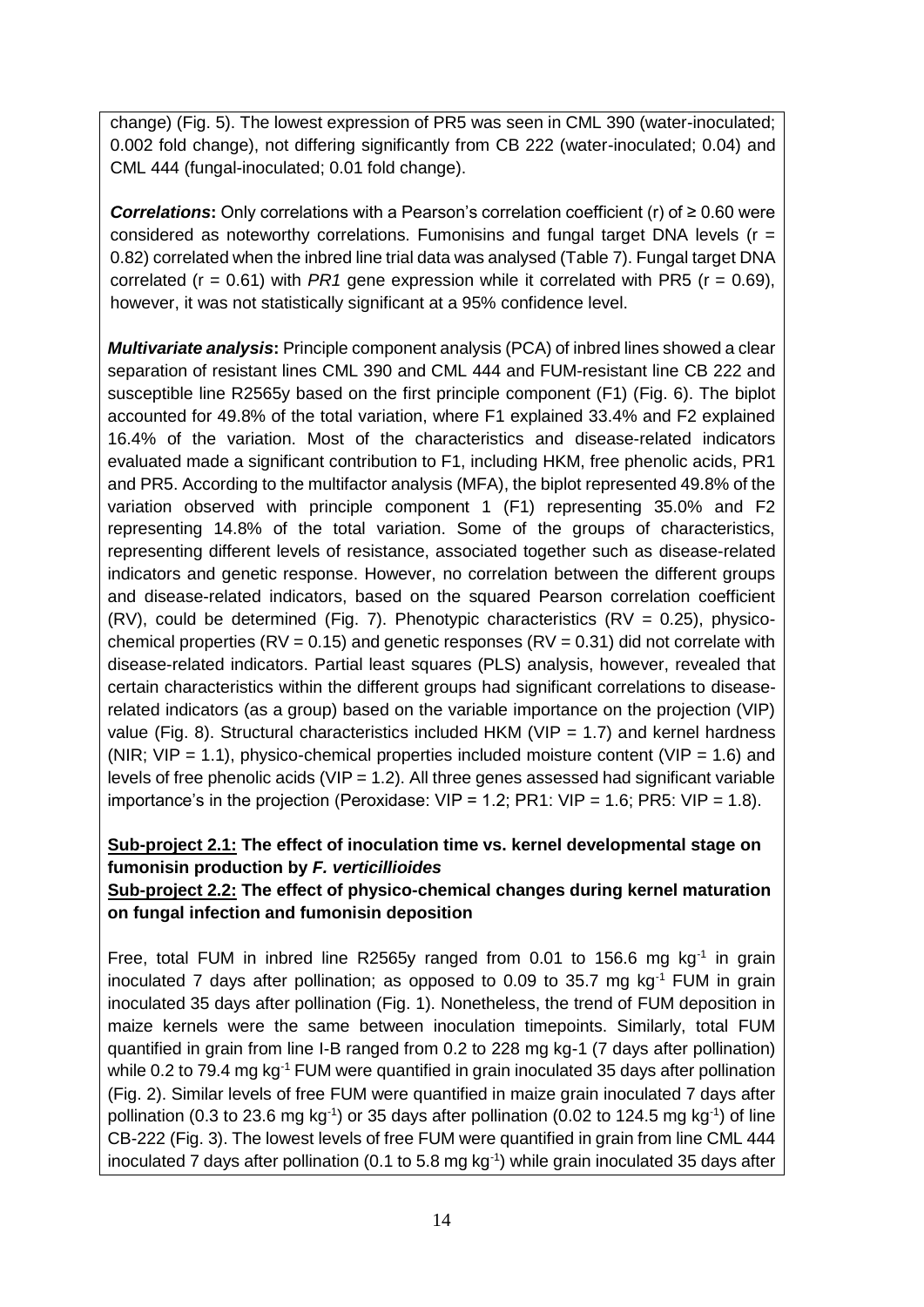pollination contained FUM levels ranging from 0.5 to 39.8 mg  $kg<sup>-1</sup>$  (Fig. 4). The trend of FUM deposition in maize grain over different sampling times (7, 28, 42 and 52 days after infection) were the same between inoculation timepoints (1 and 2). The result indicate irrespective of when infection occurs (early kernel-maturity or late kernel maturity) that the physiological and biological kernel maturation stages are the most vulnerable to FUM deposition by *F. verticillioides*.

No correlation could be determined between total FUM, hydrolysed FUM and biochemical properties such as fatty acid or moisture content in any of the inbred lines evaluated (Fig. 13 and 14). The analyses of sugar components amylose and amylopectin are underway, in a current MSc study, to determine whether the change in these can be correlated with the deposition of FUM in kernels as they mature.

#### *Project 4: The association of structural, biochemical and molecular characteristics with resistance to Fusarium verticillioides and fumonisin contamination*

*Disease-related indicators***:** Disease severity in Potchefstroom (17.6%) was significantly lower than levels in Vaalharts (26.8%). In Potchefstroom, FER severity of cultivar 4 (12.7%) was the lowest but only differed significantly from three other cultivars namely cultivar 10 (28.4%), 9 (20.7%) and 7 (20.7%) (Table 8). No significant differences in total FUM levels between cultivars were determined in grain inoculated with *F. verticillioides*. There was, however, significantly more FUM in cultivar 15 (33.6 mg kg<sup>-1</sup>) 3 (25.0 mg kg<sup>-1</sup>)  $1$ ) and 8 (23.0 mg kg $1$ ) in the water-inoculated grain. Similarly, fungal target DNA levels in fungal-inoculated grain were not significantly different between cultivars. Slightly more variation was observed in the water-inoculated grain of cultivar 3 (0.013 ng  $\mu$ L<sup>-1</sup>) and 15 (0.009 ng µL-1 ) having the highest levels of fungal target DNA (Table 8).

In Vaalharts cultivars 1 (15.1%) and 2 (16.4%) had significantly lower FER severity lower disease severity than all other cultivars evaluated (Table 9). Cultivar 11 (35.1%) had significantly higher disease symptoms when compared to other cultivars and did not differ significantly from several other cultivars including cultivar 12 (30.4%) and 4 (30.2%). Cultivar 1 (0.5 mg kg<sup>-1</sup>) contained significantly less FUM in fungal-inoculated grain compared to all other cultivars, except cultivars 2 (1.6 mg kg<sup>-1</sup>) and 9 (6.2 mg kg<sup>-1</sup>). Generally, control grain had higher levels of FUM compared to that measured in the fungal-inoculated samples. Cultivar 5 (594.2 mg kg<sup>-1</sup>) had the highest levels of FUM in the control grain and was statistically similar to several other cultivars, including cultivars 10  $(360.4 \text{ mg kg}^{-1})$ , 11  $(177.6 \text{ mg kg}^{-1})$  and 13  $(481.5 \text{ mg kg}^{-1})$  (Table 9).

No fungal target DNA was detected in the fungal-inoculated grain of cultivar 1 and the content did not differ significantly from cultivars 2 (0.006 ng  $\mu$ L<sup>-1</sup>) and 9 (0.025 ng  $\mu$ L<sup>-1</sup>) (Table 9). Furthermore, the inoculated grain of cultivar 5 (0.311 ng  $\mu$ L<sup>-1</sup>) had the highest levels of fungal target DNA and did not differ significantly from several other cultivars, including cultivars 10 (0.145 ng  $\mu$ L<sup>-1</sup>), 11 (0.114 ng  $\mu$ L<sup>-1</sup>) and 13 (0.174 ng  $\mu$ L<sup>-1</sup>). Similarly, in the water-inoculated grain, no target DNA was detected in cultivar 9 and this did not differ significantly from cultivars 1 (0.01 ng  $\mu$ L<sup>-1</sup>) and 2 (0.003 ng  $\mu$ L<sup>-1</sup>). Cultivar 5 (0.243 ng  $\mu$ L<sup>-1</sup>) had the highest levels in the control samples, not differing significantly from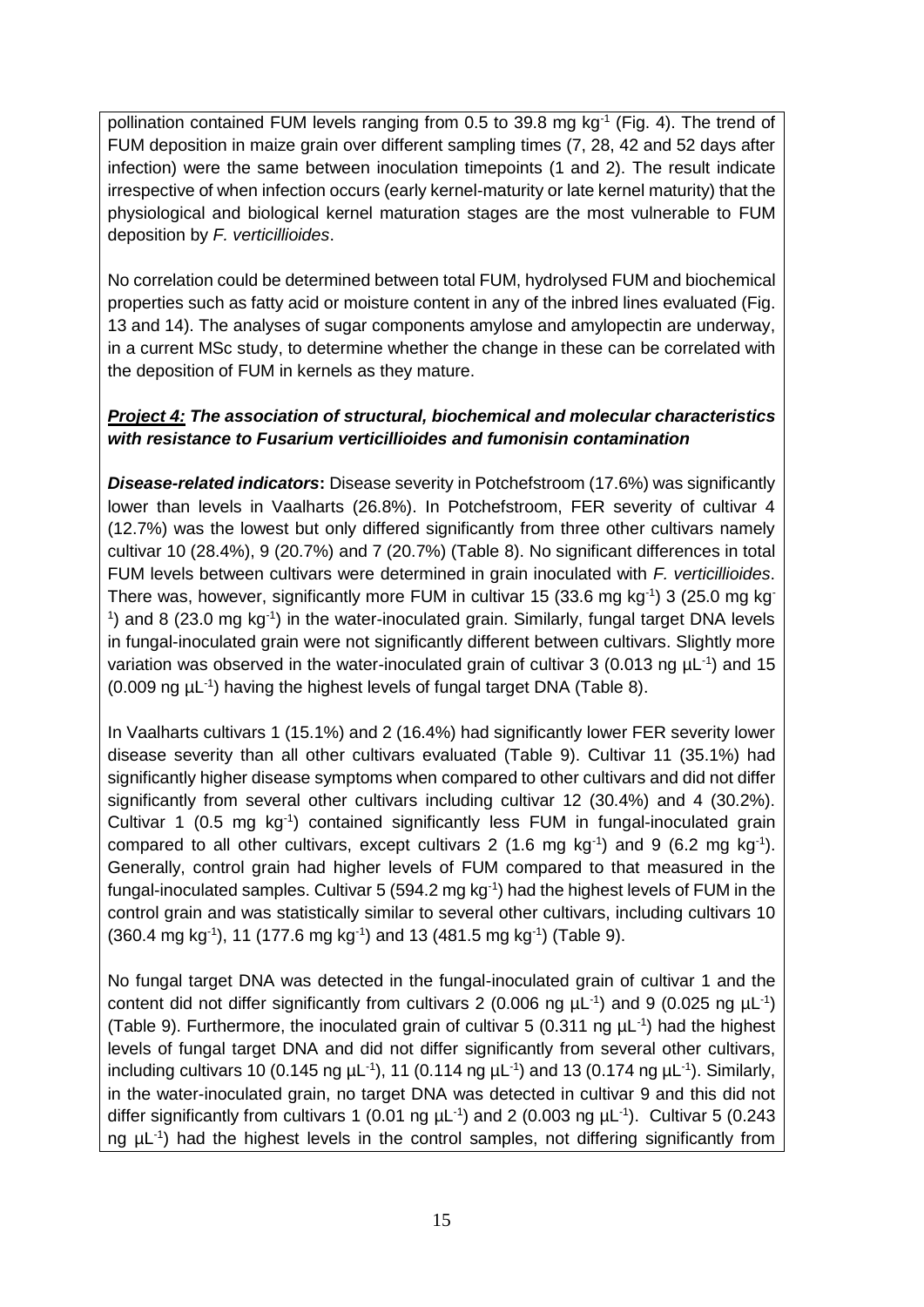several other cultivars including cultivars 10 (0.121 ng  $\mu$ L<sup>-1</sup>), 11 (0.091 ng  $\mu$ L<sup>-1</sup>), and 13 (0.191 ng µL-1 ) (Table 9).

**Phenotypic characteristics:** Cultivar 4 (11.9 cm) had the longest exposed silks and did not differ significantly from a number of other cultivars, including cultivars 5 (11.6 cm) and 3 (9.7 cm) when evaluated at Potchefstroom (Table 10). Cultivar 1 (7.6 cm) had the shortest exposed silks with the length measured being statistically similar to most of the other cultivars, including cultivars 15 (7.7 cm), 2 (9.5 cm) and 13 (9.5 cm). At anthesis cultivars 1 (0.0%) and 11 (0.0%) displayed no open ears and these did not differ statistically from other cultivars including cultivars 4 (2.7%) and 13 (1.3%). Cultivar 10 (56.6%) had the highest percentage exposed maize ears but it did not differ significantly from several other cultivars, including cultivars 6 (49.3%) and 9 (38.7%). At harvest, cultivar 11 (17.3%) still displayed the lowest percentage of open ears and did not differ significantly from several other cultivars including cultivars 1 (21.3%) and 4 (20.0%). Cultivars 12 (74.7%), 9 (70.7%) and 10 (70.4%) had the highest percentage of exposed maize ears at harvest. Little variation was observed between cultivars when the 100 kernel mass (HKM) was evaluated (Table 10). Cultivars 5 (31.2 g), 9 (31.8 g) and 10 (31.4 g) had the greatest mass, respectively, but only differed significantly from cultivar 1 (23.1 g).

In Potchefstroom, kernel hardness, based on flour samples, revealed cultivar 9 (12.1) had the highest hardness index, not differing significantly from several other cultivars, including cultivars 5 (11.1) and 7 (10.0) (Table 10). Cultivar 6 (5.3) had the lowest hardness index and did not differ significantly from numerous other cultivars, including cultivars 1 (5.8) and 4 (5.6). When hardness was assessed on whole kernel samples, cultivar 7 (51.1) had the greatest hardness index and was statistically similar to several other cultivars, including cultivars 8 (47.3) and 9 (46.5). Cultivar 6 (35.3) again had the lowest hardness index and did not differ significantly from other cultivars including cultivar 3 (39.7) and 4 (39.6). Cultivar 1 (0.103 mm) had the thinnest pericarp but only differed significantly from cultivar 2 (0.167 mm), 3 (0.149 mm), 10 (0.140 mm) and 11 (0.139 mm) that had the thickest pericarp (Table 10).

Significant differences between cultivars were determined for the different structural characteristics evaluated at Vaalharts (Table 11). Cultivar 2 (9.6 cm) had the longest silks, however, its length did not differ significantly from several other cultivars, including cultivar 9 (9.1 cm) and 10 (9.2 cm). Cultivar 15 (5.7 cm) had the shortest exposed silks and did not differ from cultivars 6 (6.2 cm), 11 (6.7 cm) as well as 3 and 14 (6.8 cm).

At anthesis, cultivar 1 had no open ears and was statistically similar to cultivars 2 (1.3%), 5 (9.3%), 8 (12.0%) and 10 (16.0%) while cultivars 3 and 4 (76.0%) had the highest percentage of open ears (Table 11). At harvest, cultivar 1 (4.0%) still had significantly lower levels of open ears compared to all other cultivars except cultivar 10 (20.0%). Cultivar 14 (73.3%) had the highest percentage of ears not covered by husk leaves but this did not differ significantly from several other cultivars, including cultivars 4 (73.1%), 2 (66.7%) and 15 (56.0%).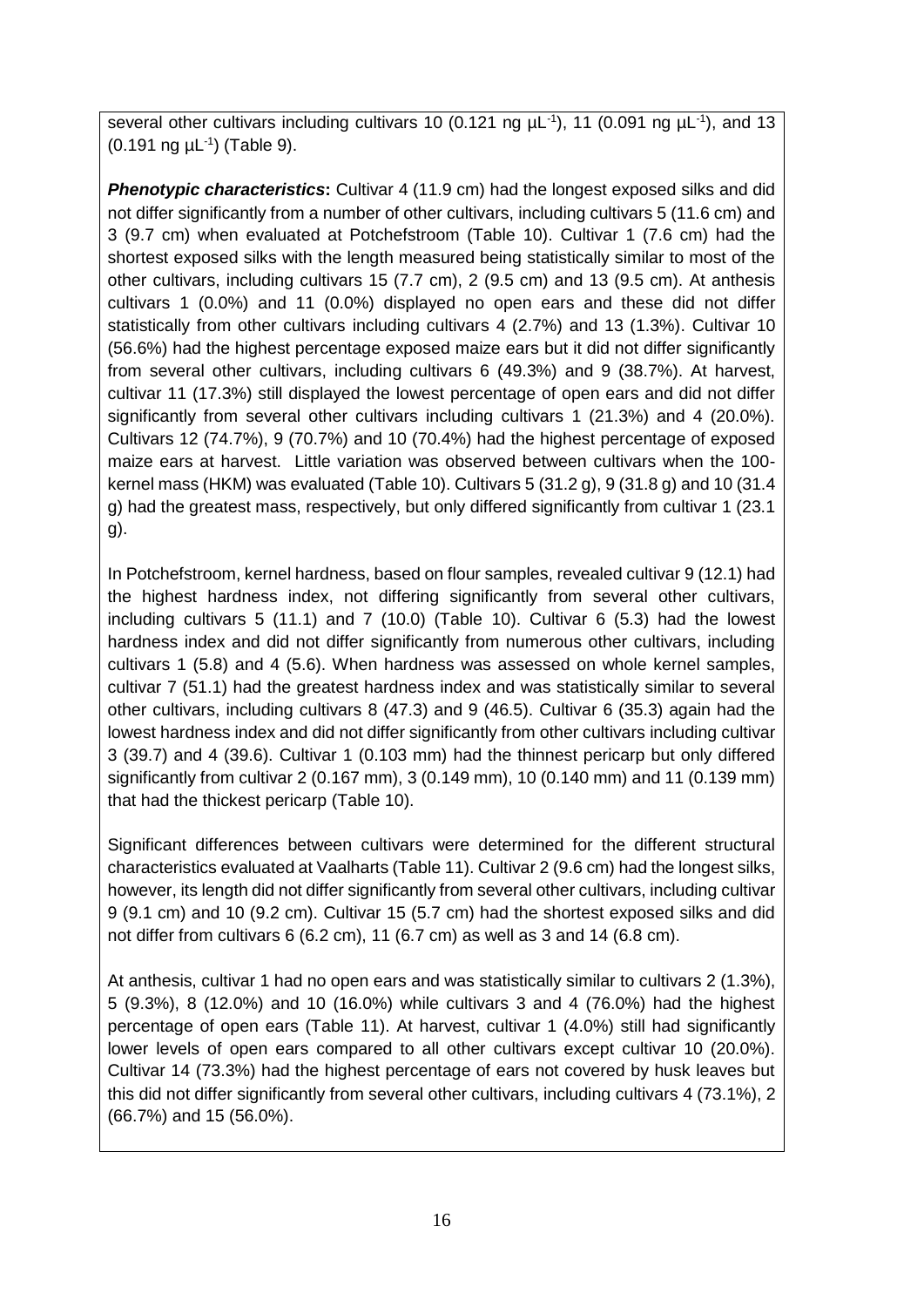Cultivar 14 (40.9 g) had the greatest HKM measured whereas cultivar 15 (25.2 g) had the lowest mass with cultivar 12 (26.8 g) not differing significantly from cultivar 15 (Table 11). In Vaalharts, cultivar 14 (15.8) had the highest hardness index when flour samples were evaluated while 11 (56.6), 14 (50.8) and 1 (50.0) had amongst the highest hardness indices for kernels. Cultivar 8 (5.8) had the lowest hardness index and did not differ significantly from cultivars 3 (7.1) and 15 (8.5) (Flour samples). Cultivar 10 (40.0) had the lowest hardness index but only differed significantly from cultivars 1 (50.0), 14 (50.8), 13 (49.0) and 11 (56.6) (whole kernel samples).

The thinnest pericarp layer was recorded for cultivar 12 (0.094 mm) and it only differed significantly from a few cultivars including 7 (0.146 mm), 14 (0.143 mm), 2 (0.128 mm) and 1 (0.116 mm) (Table 11).

**Physico-chemical properties:** In Potchefstroom, cultivar 5 (pH 6.40) and 4 (pH 6.39) had the highest pH measured in fungal-inoculated grain (Table 12). The grain of cultivar 10 (pH 5.99) was the most acidic and did not differ statistically from several other cultivars, including cultivars 11 (pH 6.04) and 13 (pH 6.05). Cultivars 3 and 10 (11.6%) had the lowest grain moisture content when fungal-inoculated grain was evaluated. These cultivars, however, only had significantly lower moisture levels than cultivar 8 (12.6%), 9 (12.2%) and 11 (12.3%). Similarly, cultivar 10, 2, 13 and 14 (11.7) had the lowest grain moisture when water-inoculated grain was evaluated and only differed significantly from cultivar 9 (12.6) (Table 12).

In Potchefstroom, little variation was determined between cultivars when free, bound and the total phenolic acid content was evaluated (Table 12). Cultivar 10 (0.95 mg kg<sup>-1</sup>) had the highest amount of free phenolic acids, however, it only differed significantly from cultivar 5 (0.01 mg  $kg^{-1}$ ) and 8 (0.04 mg  $kg^{-1}$ ) that contained the lowest levels of free phenolic acids quantified (Fig. 15). Cultivar 14 (0.22 mg kg-1 ) had significantly higher levels of bound phenolic acids quantified when compared to all the cultivars evaluated except cultivars 5 (0.09 mg kg<sup>-1</sup>), 1 (0.05 mg kg<sup>-1</sup>) and 15 (0.04 mg kg<sup>-1</sup>) (Fig. 16). No significant differences between cultivars could be determined when the total phenolic acid content of the fungal-inoculated grain were evaluated.

Total nitrogen was the highest in cultivar 10 (1.43%) and its content did not differ significantly from cultivars 13 (1.3%), 14 (1.3%), 7 (1.3%) and 3 (1.3%) (Table 12). Cultivar 11 (1.0%) had the lowest nitrogen level but did not differ significantly from several other cultivars including cultivars 6 (1.0%) and 9 (1.1%). Cultivar 1 (39.1%) contained the least amount of total carbon when compared to all the cultivars evaluated except cultivars 2 (38.9%) and 3 (38.9%). Cultivar 15 (42.2%) had the highest level of total carbon, however, this was statistically similar to most of the other cultivars evaluated. In terms of the carbon:nitrogen ratio (C/N), cultivar 11 (44.2) had the highest ratio while cultivar 10 (29.5) and 3 (30.1) had the lowest ratio (Table 12).

In Vaalharts, cultivar 1 (pH 6.06) had the highest pH assessed in fungal-inoculated grain, statistically similar to cultivar 2 (pH 5.95) (Table 13). Cultivar 12 (pH 4.96) was the most acidic, not differing significantly from cultivars 11 (pH 5.07) and 13 (pH 4.97). Cultivar 10 (13.5%) had the greatest grain moisture content. It did not differ significantly from a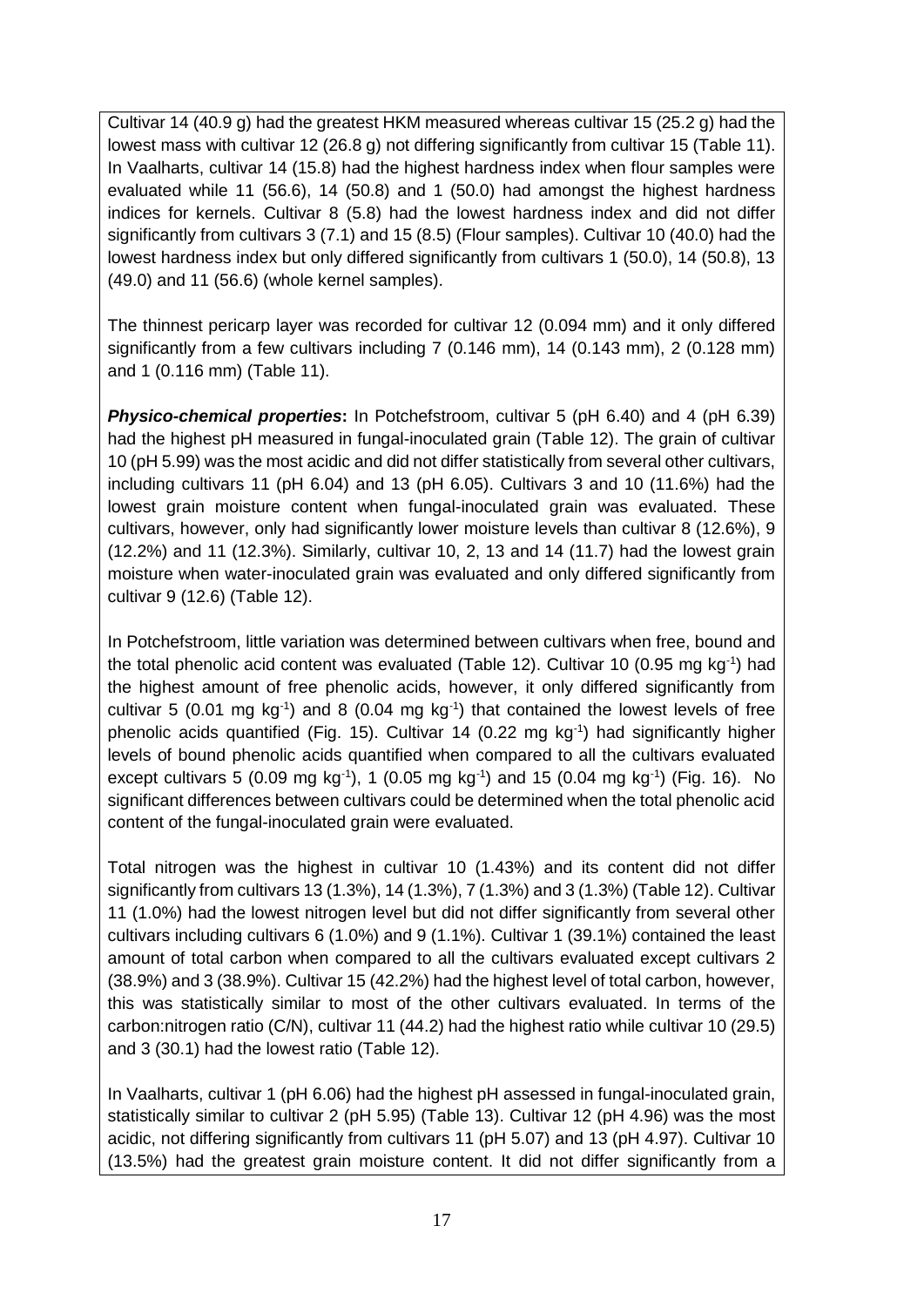number of other cultivars, including cultivars 9 (13.0%), 11 (13.0%) and 14 (13.1%). Alternatively, cultivar 8 had the lowest grain moisture content, and did not differ significantly from several other cultivars including cultivars 1 (12.3%) and 15 (12.3%) (Table 13).

The lowest free phenolic acid levels were recorded in cultivars 5 and 14 (0.02 mg  $kg^{-1}$ ) and only differed significantly from cultivars 4 (2.14 mg kg $^{-1}$ ), 3 (0.92 mg kg $^{-1}$ ) and 8 (0.52 mg kg-1 ) which had the highest free phenolic acid content (Table 13; Fig. 17). The greatest levels of phenolic acids recorded were bound phenolics in cultivars grown in Vaalharts (Fig. 18). Cultivar 12 (71.35 mg kg<sup>-1</sup>) had the greatest levels, statistically similar to several other cultivars, including cultivar 15 (42.39 mg kg<sup>-1</sup>). Cultivar 3 (0.02 mg kg<sup>-1</sup>) had the lowest bound phenolic acid content, not differing significantly from several other cultivars including cultivars 1 (0.10 mg kg $^{-1}$ ) and 6 (0.05 mg kg $^{-1}$ ). Like bound phenolic acid content, cultivar 12 (71.42 mg kg<sup>-1</sup>) had the greatest levels of total phenolic acids and did not differ significantly from several other cultivars, including cultivar 15 (42.5 mg  $kg^{-1}$ ). Overall, cultivar 6 (0.10 mg  $kg^{-1}$ ) had the lowest phenolic acid content, similar to cultivars 1 and 5  $(0.24 \text{ mg kg}^{-1})$ , 2  $(0.30 \text{ mg kg}^{-1})$  and 7  $(0.46 \text{ mg kg}^{-1})$  (Table 13).

Cultivar 7 (1.4%) contained the greatest amount of nitrogen and only differed significantly from cultivars 1 (1.1%), 3 (1.2%) and 8 (1.1%) which contained the lowest nitrogen levels (Table 13). Cultivar 7 (45.5%) had a significantly greater carbon content that all other cultivars. Cultivar 3 (41.6%) however, had the lowest total carbon percentage, not differing significantly from cultivars 5, 8 and 10 (42.0%). In terms of carbon:nitrogen ratio (C/N) cultivar 1 (40.2) had the greatest ratio, statistically similar to several other cultivars, including cultivar 8 (39.3). Cultivar 6 (29.3) had the lowest ratio, statistically similar to several other cultivars, including cultivar 7 (32.3).

*Genetic response***:** No gene expression analyses were performed on cultivars evaluated at Potchefstroom due to the low levels of disease-related indicators. Gene expression could not be obtained for cultivar 15 (Vaalharts). The fungal-inoculated grain, expression of PR5 was highest in cultivar in cultivar 5 (0.143 fold change), not differing significantly from cultivar 14 (0.137 fold change) (Fig. 19A). In the water-inoculated grain, cultivars 11 (0.057 fold change) and 14 (0.055 fold change) had the lowest expression. There was no PR5 expression in the water-inoculated grain of cultivar 4, other than that, cultivar 9 (0.001 fold change) had the lowest expression (Fig. 19A). Relative peroxidase expression (fold change) in the fungal-inoculated grain was higher in cultivar 14 (0.297 fold change) than any other cultivar evaluated (Fig. 19B). Alternatively, cultivars 1, 3, 6 (0.034 fold change) and 4 (0.043 fold change) had the lowest expression of peroxidase. In the waterinoculated grain, cultivar 14 (1.182 fold change) still had the greatest expression (Fig. 19B). Cultivars 1 (0.059 fold change) and 13 (0.062 fold change) had the lowest relative expression.

*Locality-specific correlations***:** In Potchefstroom, there were significant positive correlations between FUM levels and fungal target DNA levels with both inoculated ( $r =$ 0.70) and uninoculated ( $r = 0.74$ ) samples (Table 14). In Vaalharts, pH had an inverse correlation with disease-related indicators including visual disease severity ( $r = -0.73$ ), total FUM ( $r = -0.72$ ) and fungal target DNA ( $r = -0.75$ ) of inoculated grain (Table 15). The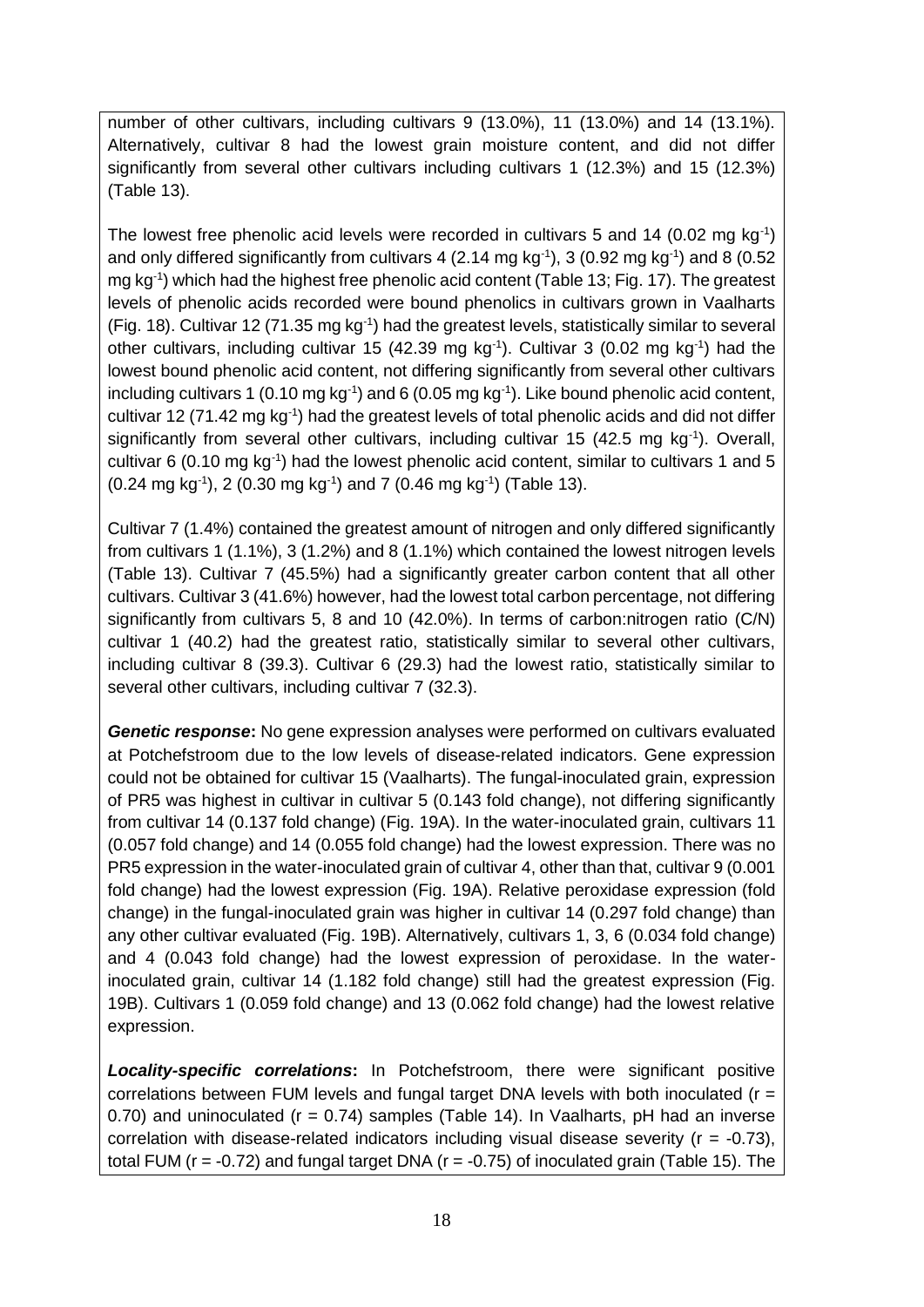expression of the PR5 gene in inoculated samples had significant positive correlations with different disease-related indicators, including total FUM of uninoculated ( $r = 0.72$ ) and inoculated ( $r = 0.71$ ) grain samples as well as with the fungal target DNA levels of the inoculated grain (r = 0.69). Disease-related indicators including FER severity had significant correlations with other disease-related indicators including total FUM of inoculated samples  $(r = 0.69)$ . Fumonisins and fungal target DNA levels of inoculated grain (r = 0.94) had a strong positive correlation (Table 15). A similar trend was seen in the uninoculated samples, where FUM and fungal target DNA levels  $(r = 0.89)$  had a strong positive correlation. The FUM levels measured in uninoculated grain was also significantly correlated to FUM levels measured in inoculated grain ( $r = 0.71$ ) as well as fungal target DNA levels ( $r = 0.75$ ) of inoculated grain (Table 15).

*Multivariate analyses***:** Principle component biplot of cultivars response supported ANOVA analysis with the first principal component (F1) separating most of the variables based on locality (Fig. 20). The biplot explained 57.1% of the variation, with F1 responsible for 46.9% and F2 accounting for 10.3% of the variation observed. Most variables made a significant contribution to variation on F1, including disease-related indicators, genetic variables as well as pH and moisture content. Based on F1, most variables were positively associated with samples in Vaalharts and negatively associated with samples in Potchefstroom, with the exception of pericarp thickness, silk length, kernel pH and C/N. Only free phenolic acids significantly separated samples on F2 (Fig. 20).

MFA was only performed for Vaalharts. Even though most of the variables evaluated in this study were associated with each other, no correlations between the different groups of variables (levels of resistance), including structural characteristics  $(RV = 0.08)$ , physico-chemical properties  $(RV = 0.21)$  or genetic responses  $(RV = 0.30)$ , with diseaserelated indicators could be determined (Fig. 21). The biplot explained 41.9% of the variation observed where 24.1% of the variation was explained by F1 and 17.8% explained by F2. Although most of the variables were positively associated, there were no significant correlations between the groups of factors. The group of disease-related indicators were, however, strongly associated with each other (Fig. 21). Since MFA could not determine a clear correlation of the groups of variables, partial least squares regression (PLS-R) analysis was performed for the group of disease-related indicators vs individual resistance characteristics (Fig. 22). Certain characteristics correlated with disease-related indicators namely physico-chemical properties including  $pH (VIP = 2.3)$ , N (VIP = 1.2) and C/N (VIP = 1.3), genetic response of PR5 in inoculated grain (VIP = 2.2), PR5 expression of the control grain (VIP = 1.9) as well as peroxidase activity in the inoculated grain (VIP =  $1.2$ ) (Fig. 22).

#### **Project 5: Determining the general and specific combinability of resistant and susceptible inbred lines toward understanding the inheritance of resistance in maize**

*FER severity assessment***:** The mean FER severity observed in Makhatini (12.7%) and Vaalharts (11.6%) did not differ significantly from each other, but differed significantly from the mean FER in Potchefstroom (4.4%) (Table 16). Disease severity ranged from 4.0%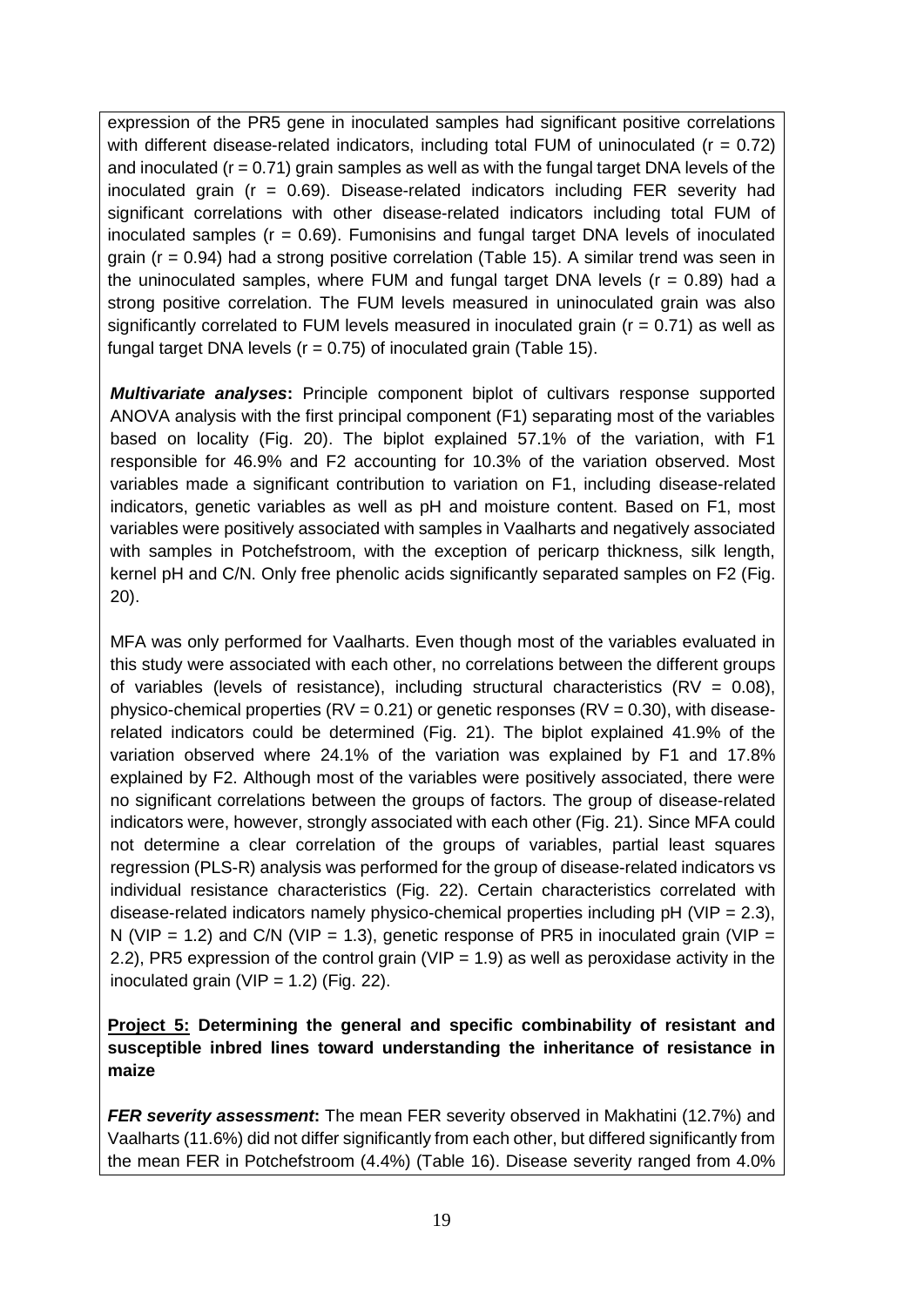to 31.6% in Makhatini, from 0.3% to 12.2% in Potchefstroom and 2.4% to 30.3% in Vaalharts. The hybrid R119W x CKL05015 exhibited the lowest FER symptoms (4.0%) in Makhatini and differed significantly from the worst performing inbred lines (CML444; 31.6%, CML390; 24.6% and R119W, 22.6%) but not from the best performing inbred lines (CML495; 9.7% and CKL05015; 11.6%) (Table 16). Several hybrids did not differ significantly from R119W x CKL05015, including CML444 x CML495 (4.6%), CML495 x CML390 (5.1%), CKL05015 x CML495 (6.4%), CML495 x CKL05015 (8.2%) and CKL05015 x R119W (11.6%). A hybrid resulting from the crossing of two Kenyan inbred lines (CKL05015 x CML495) had the lowest signs of infection (0.3%) in Potchefstroom, which differed significantly from FER severity in all parental lines but not in hybrids CML444 x CKL05015 (1.2%) and R119W x CKL05015 (1.2%) (Table 16). In Vaalharts, the hybrid CKL05015 x CML444 developed significantly less FER symptoms (2.4%) than the parental lines, but not significantly less than hybrids CKL05015 x CML390 (3.7%), R119W x CKL05015 (3.8%) and CKL05015 x R119W (5.2%). Inbred line CML390 developed most FER symptoms in Potchefstroom (12.2%) and Vaalharts (30.3%), which differed significantly from the susceptible check R119W (1.4% and 9.8%, respectively). CML390 did not have the most FER symptoms in Makhatini (24.6%) but it did not differ from the genotype with the most symptoms (CML444; 31.6%) (Table 16).

*Quantification of F. verticillioides DNA in maize grain***:** The mean *F. verticillioides* DNA concentrations in maize grain differed significantly between the three locations. Makhatini had the highest mean fungal DNA content of 0.038 ng  $\mu L^{-1}$  and differed significantly from Vaalharts (0.021 ng  $\mu$ L<sup>-1</sup>) and Potchefstroom (0.012 ng  $\mu$ L<sup>-1</sup>) (Table 16). The latter localities also differed significantly from each other. The hybrid, CML495 x CML390 was least colonised by F. verticillioides in Makhatini (0.011 ng  $\mu$ L<sup>-1</sup>), which was significantly less than the other inbred lines apart from parental inbred line CML495 (0.025 ng  $\mu$ L<sup>-1</sup>). The hybrids that were significantly more contaminated with *F. verticillioides* than CML495 x CML390 included CML444 x CKL05015 (0.055 ng µL-1 ), R119W x CML495 (0.055 ng  $\mu$ L<sup>-1</sup>) and CML390 x R119W (0.076 ng  $\mu$ L<sup>-1</sup>). The fungal content in CML390 x R119W (0.076 ng µL-1) did not differ significantly to that measured in parental inbred lines CKL05015 (0.064 ng  $\mu$ L<sup>-1</sup>), CML390 (0.063 ng  $\mu$ L<sup>-1</sup>) and R119W (0.074 ng  $\mu$ L<sup>-1</sup>) (Table 16).

Potchefstroom had very low levels of *F. verticillioides* colonisation. The hybrids CKL05015 x CML444, CKL05015 x R119W, CML495 x CKL05015, CML495 x CML444, CML495 x R119W and R119W x CML495 all had fungal DNA below the limit of detection in Potchefstroom (0.006 ng  $\mu$ L<sup>-1</sup>). In Potchefstroom, the lowest detectable fungal DNA was observed in the cross R119W x CML444 (0.006 ng  $\mu$ L<sup>-1</sup>). The fungal content measured in this hybrid only differed significantly from hybrids CML390 x CML444 (0.038 ng  $\mu$ L<sup>-1</sup>) and R119W x CML390 (0.035 ng µL<sup>-1</sup>) (Table 16). In Vaalharts, *F. verticillioides* target DNA could not be detected in hybrids CKL05015 x CML444, CML444 x CKL05015, CML495 x CKL05015, R119W x CKL05015 and R119W x CML444. The hybrids CML444 x CML495 and CML495 x CML390 had the lowest detectable fungal DNA in Vaalharts (0.007 ng µL-<sup>1</sup>), which only differed significantly from hybrid CML495 x R119W (0.045 ng uL<sup>-1</sup>) and inbred lines CKL05015 (0.087 ng  $\mu$ L<sup>-1</sup>) and CML390 (0.082 ng  $\mu$ L<sup>-1</sup>) (Table 16). All the hybrids differed significantly from inbred line CKL05015 (0.087 ng  $\mu$ L<sup>-1</sup>) that contained the most fungal DNA in Vaalharts (Table 16). Hybrids CKL05015 x CML390 (0.009 ng µL-1)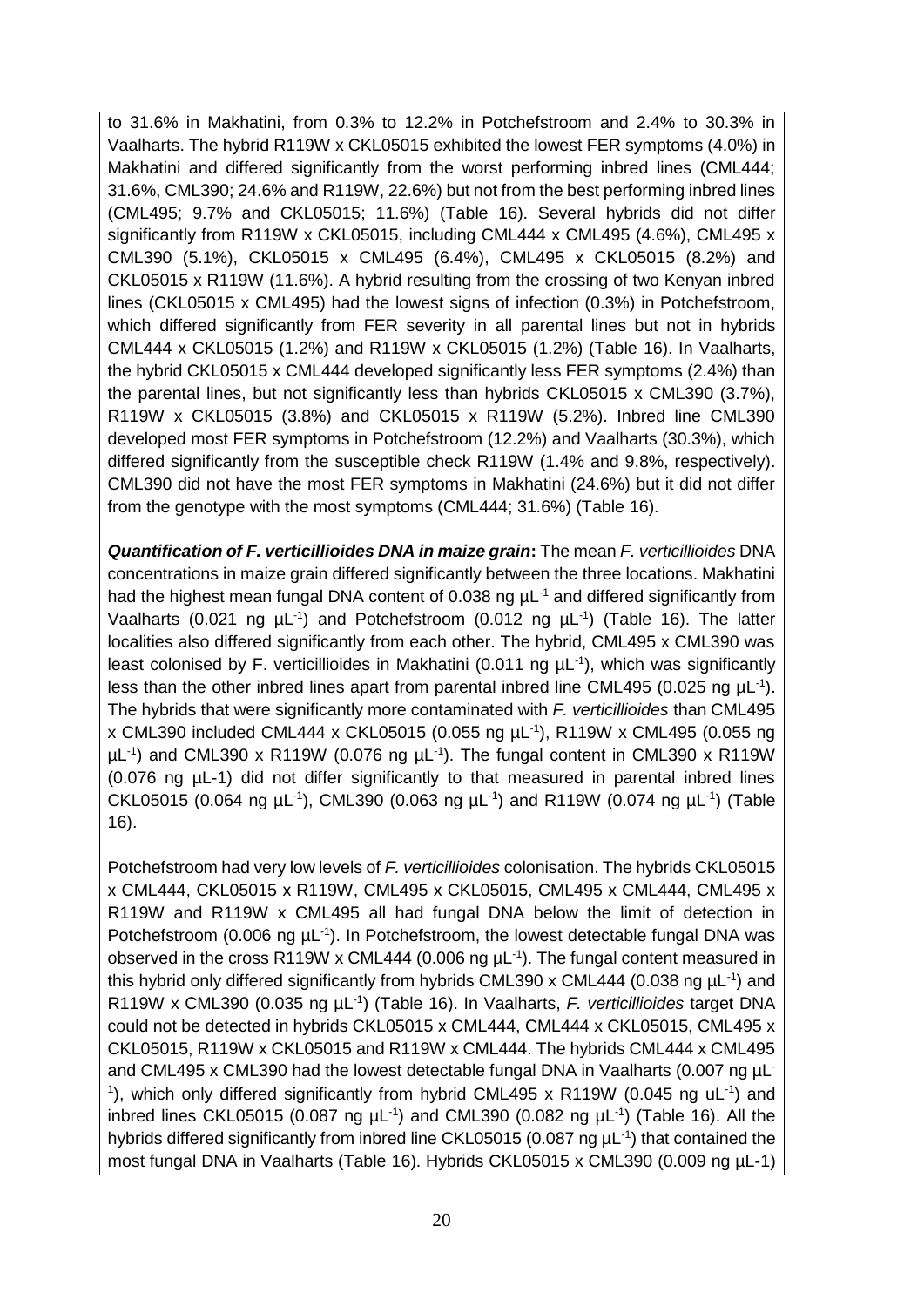and CML390 x CKL05015 (0.012 ng  $\mu$ L<sup>-1</sup>) had significantly less fungal DNA compared to their parental lines (CKL05015; 0.087 ng  $\mu$ L<sup>-1</sup> and CML390; 0.082 ng  $\mu$ L<sup>-1</sup>) in Vaalharts.

*Fumonisin analysis***:** The means of total FUM concentration in maize grain differed significantly between locations, with the highest mean concentration measured in Makhatini (3.936 mg kg-1) followed by Vaalharts (1.198 mg kg<sup>-1</sup>) and Potchefstroom  $(0.322 \text{ mg kg}^{-1})$  (Table 16). FUM concentrations ranged from 2.433 mg kg<sup>-1</sup> to 6.199 mg kg<sup>-1</sup> in Makhatini, from 0.027 mg kg<sup>-1</sup> to 1.352 mg kg<sup>-1</sup> in Potchefstroom and from 0.071 mg kg<sup>-1</sup> to 6.470 mg kg<sup>-1</sup> in Vaalharts. The hybrid CML495 x CML390 had the lowest FUM concentration (2.433 mg kg-1) in Makhatini, which differed significantly from that of the worst performing parental line (CKL05015;  $6.199$  mg  $kg^{-1}$ ) as well as parental lines CML390 (5.786 mg kg<sup>-1</sup>), CML444 (3.759 mg kg<sup>-1</sup>), CML495 (5.725 mg kg<sup>-1</sup>) and R119W (5.627 mg kg-1 ). The FUM content of most hybrids; including CML495 x R119W (2.568 mg kg-1 ), CML444 x CML495 (2.587 mg kg-1 ), CKL05015 x R119W (2.757 mg kg-1 ) and CKL05015 x CML495 (2.751 mg  $kg^{-1}$ ); did not differ significantly from that of hybrid CML495 x CML390 (2.433 mg kg<sup>-1</sup>) (Table 16). R119W x CML495 accumulated the highest FUM concentration (6.281 mg kg-1) among the hybrids in Makhatini, which did not differ significantly from the parental lines. Hybrids CML495 x CML390 (2.433 mg kg-<sup>1</sup>), CML495 x R119W (2.568 mg kg<sup>-1</sup>) and R119W x CML390 (2.831 mg kg<sup>-1</sup>) contained significantly less FUM levels than their parental inbred lines (CML390; 5.786, CML495; 5.725 and R119W; 5.627 mg kg<sup>-1</sup>) (Table 16).

Hybrid CML495 x CML390 (0.027 mg kg<sup>-1</sup>) had the lowest detectable FUM content in Potchefstroom which it did not differ significantly from the FUM content in line CML495 (0.029 mg kg-1 ) (Table 16). FUM concentrations in hybrids CKL05015 x CML444, CKL05015 x R119W, CML444 x CML495, CML495 x CKL05015, CML495 x R119W and R119W x CML495 were lower than the detectable limit of 0.02 mg kg<sup>-1</sup>. In Potchefstroom, the FUM content of parental lines CML444 (0.573 mg kg $^{-1}$ ), CML495 (0.029 mg kg $^{-1}$ ) and CKL05015 (0.104 mg kg<sup>-1</sup>) did not differ significantly from the best performing hybrid (CML495 x CML390; 0.027 mg kg-1 ). In Vaalharts, lines CML 390 and CKL05015 accumulated a high FUM content of 6.470 mg  $kg<sup>-1</sup>$  and 4.536 mg  $kg<sup>-1</sup>$ , respectively (Table 16). Hybrid CML444 x CKL05015 had the lowest FUM (0.071 mg kg-1 ), which did not differ significantly from that in hybrids such as CKL05015 x CML444 (0.083 mg kg<sup>-1</sup>), R119W x CKL05015 (0.137 mg kg<sup>-1</sup>) and CKL05015 x CML495 (0.661 mg kg<sup>-1</sup>). In Vaalharts, hybrids CKL05015 x CML390 (0.581 mg kg<sup>-1</sup>) and CML390 x CKL05015 (0.706 mg kg<sup>-1</sup>) accumulated less FUM compared to their parental lines CML390 (6.470 mg kg<sup>-1</sup>) and CKL05015 (4.536 mg kg<sup>-1</sup>) (Table 16).

*AMMI analysis***:** Genotypes, environments and GEI were significant sources of variation for all three traits evaluated ( $P < 0.05$ ) (Table 17). The genotype effect (22.29%) was the most important in explaining variation in the amount of fungal target DNA retrieved. The majority of the variation in FER severity (26.45%) and FUM concentrations (64.25%) was attributed to the environment. The first IPCA was important in explaining the GEI for all three traits ( $P < 0.05$ ), especially FUM concentration ( $P < 0.001$ ), while the second IPCA was not significant for all three traits ( $P = 0.0783$ ) (Table 17). The AMMI analysis for FER severity revealed that 24.67% of the total variation was explained by the genotype effects, 26.45% by the environment and 17.28% by GEI (Table 4). The genotype effects,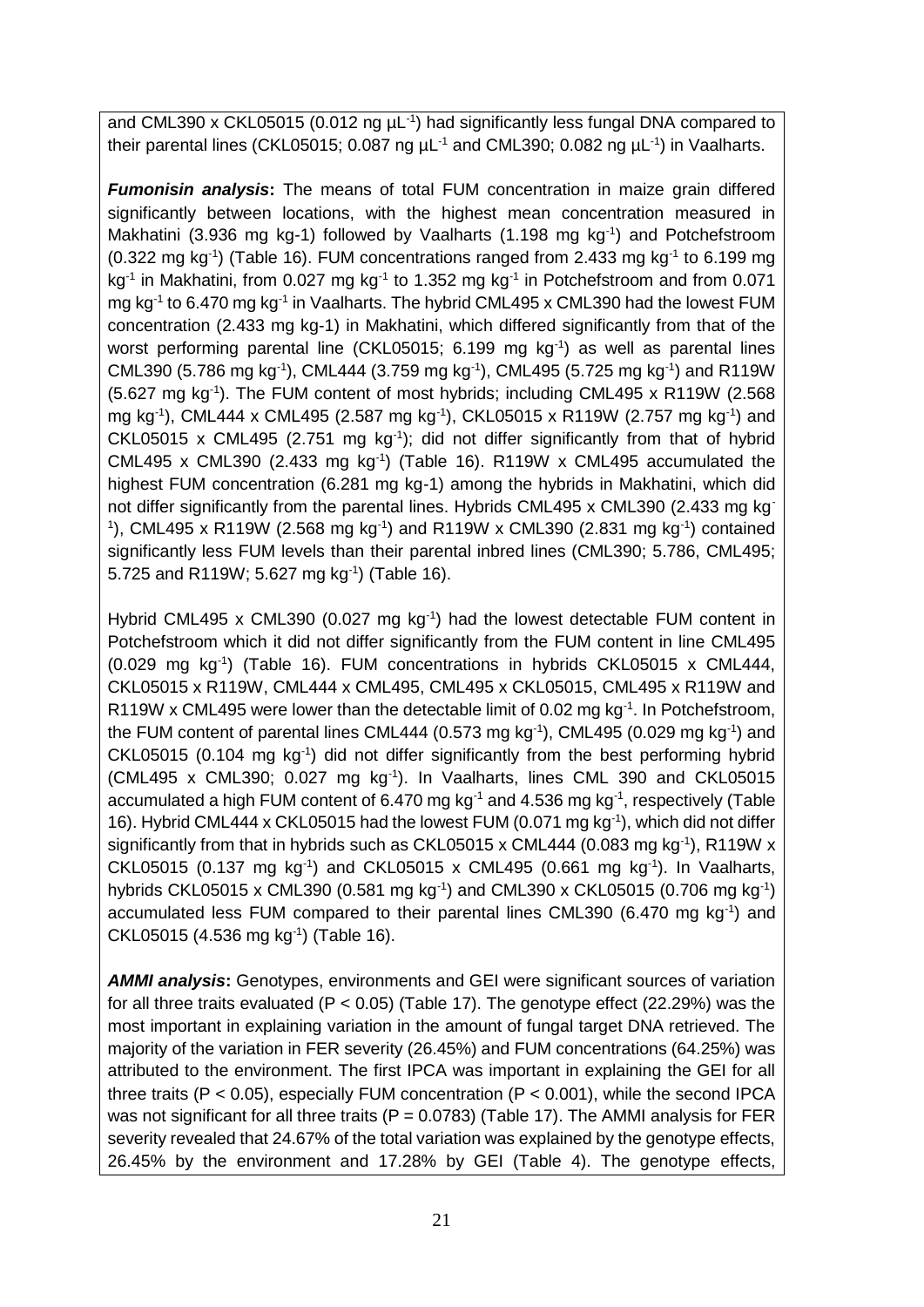environmental effects and GEI were accounted for 22.29%, 15.18% and 20.83% of the total variation observed in *F. verticillioides* colonisation, respectively. The total variation observed in accumulated FUM was largely attributed to the environment (64.25%) while the genotype effects and GEI explained 12.26% and 8.49% of the total variation, respectively (Table 17).

The three most stable genotypes for FER severity, *F. verticillioides* colonisation and FUM contamination were all hybrids (Table 18). Hybrid R119W x CKL05015 was most stable for FER symptom expression (0.0164), while CKL05015 x R119W (0.0068) and CKL444 x CML495 (0.0523) were most stable for *F. verticillioides* colonisation and FUM contamination, respectively. The parental lines CKL05015 (0.2018) and CML390 (1.615) had the least stability for *F. verticillioides* colonisation and FUM concentration, respectively. Hybrid CKL05015 x CML444 (1.1318) was the least stable for FER severity and was the only hybrid to be the least stable across all three parameters (Table 18).

*GGE biplot analysis***:** The first and second PC explained 59.0 and 23.4%, respectively, of the variation in FER severity, accounting for 82.4% of the total variation observed (Fig. 23). Hybrid R119W x CKL05015 (C16) had the overall highest level of resistance for FER severity, followed by CML390 x CKL05015 (C5). These hybrids (R119W x CKL05015 and CML390 x CKL05015) also had low PC2 scores, indicating good stability (Fig. 23A and Table 18). The parental line CML390 (L2) had the most FER symptoms, followed by CML390 x R119W (C7) (Fig. 23A).

The three test environments fell into different sectors of the polygon view, indicating crossover interactions (Fig. 23B). The hybrid CKL05015 x CML495 (C3) was the vertex genotype in the Potchefstroom sector, R119W x CKL05015 (C16) in Makhatini, and CKL05015 x CML444 (C2) in the Vaalharts sector (Fig. 2B). Hybrids CKL05015 x CML495 (C3), CML444 x CKL050105 (C8), CML444 x CML495 (C9), CML495 x CML390 (C12) and CML495 x R119W (C14) developed the least FER symptoms in Potchefstroom (Fig. 23B). The hybrids CML390 x CKL05015 (C5) and R119W x CKL05015 (C16) expressed the least FER symptoms in Makhatini, while CKL05015 (L1), CKL05015 x CML390 (C1), CKL05015 x CML444 (C2), CKL05015 x R119W (C4) and CML495 x CKL05015 (C11) had the least FER symptoms in Vaalharts. The hybrids CKL05015 x CML444 (C2) and CKL05015 x CML495 (C3) were the least stable as they were the farthest from the biplot origin. The inbred line R119W (L5) was located on the origin of the biplot (Fig. 23B) indicating average performance and its lack of response to the environment.

A GGE biplot on *F. verticillioides* colonisation of maize inbred lines and hybrids explained 91.6% of the total variation found under three different environments in South Africa (PC1  $= 65.1.2\%$  and PC2 = 26.5%) (Fig. 24). The hybrid CML495 x CKL05015 (C11) contained the least fungal DNA concentration followed by CML495 x CML390 (C12) and CML444 x CML495 (C9) (Fig. 24A). Hybrid CML495 x CKL05015 (C11) and CKL05015 x R119W (C4) were also close to the biplot origin indicating good stability. The worst performing genotypes in terms of *F. verticillioides* colonisation were inbred lines CKL05015 (L1) and CML390 (L2) (Fig. 24A). The test environments also fell into three different sectors for the *F. verticillioides* colonisation (Fig. 24B). In Makhatini, genotypes CKL05015 x CML495 (C3), CML444 x CML495 (C9), CML495 x CKL05015 (C11) and CML495 x CML390 (C12)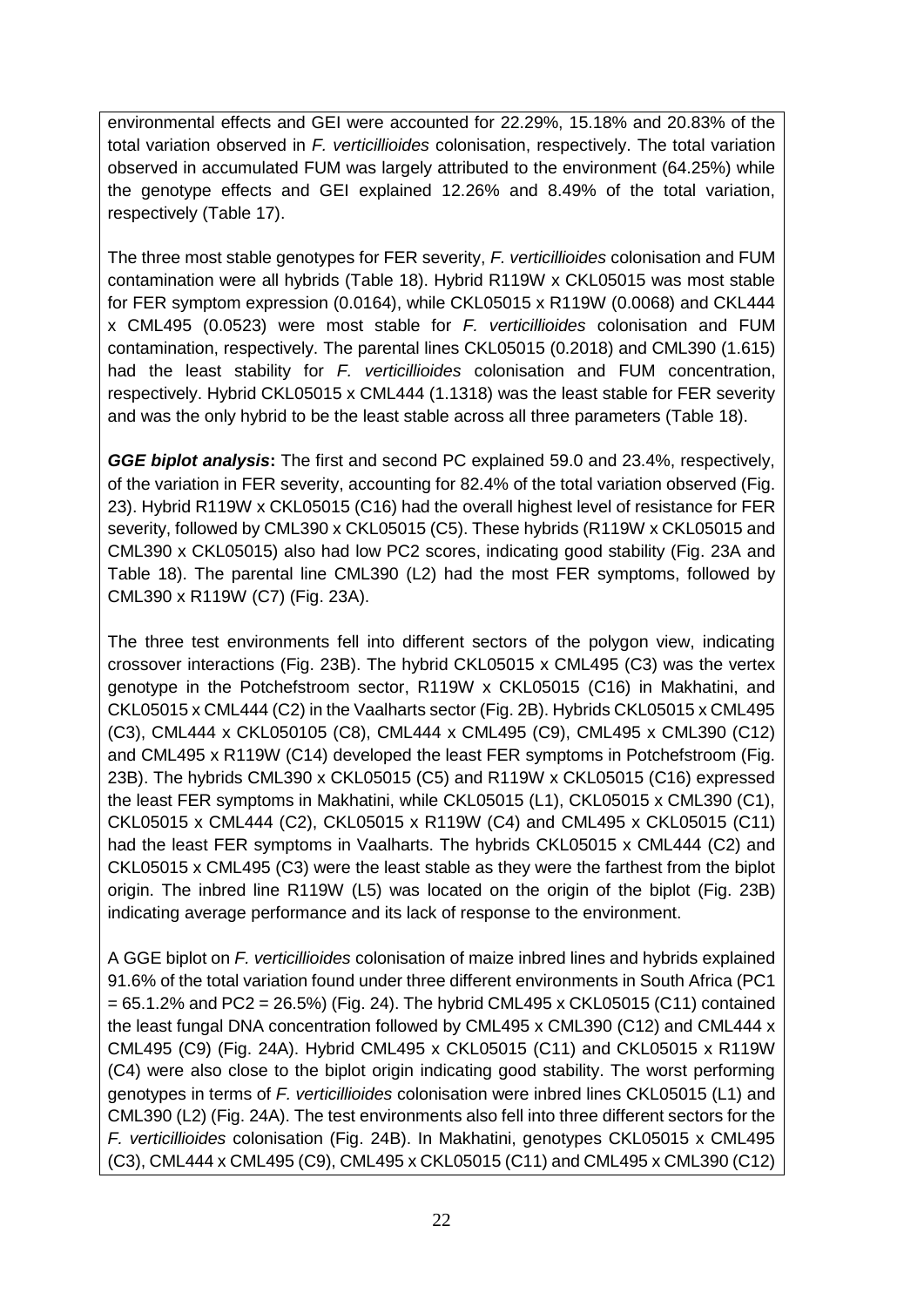had the highest level of resistance to *F. verticillioides* colonisation. The majority of the genotypes performed relatively similar and had the lowest *F. verticillioides* target DNA concentrations in Potchefstroom and Vaalharts (Fig. 24B). The genotypes CML495 x R119W (C14), R119W (L5) and CML390 x R119W (C7) were the least stable genotypes with regards to fungal colonisation. All the inbred lines (L1 - L5) did not fall into the same segment as any test environment (Fig. 24B).

The PC1 accounted for 76.2% and PC2 for 12.9% of the FUM content variation, explaining 89.1% of the total variation (Fig. 25). The genotype CML495 x CML390 (C12), accumulated the lowest FUM concentration followed by CKL05015 x R119W (C4) although this genotype had a lower PC2 value (0.023) (Fig. 25A and Table 18). The inbred line CML390 (L2) accumulated the highest concentration of FUM followed by CKL05015 (L1) (Fig. 25A). The least stable genotypes were CML495 x R119W (C14) and R119W x CML495 (C15) (Fig. 25B). Potchefstroom and Vaalharts fell into the same sector of the polygon whereas Makhatini fell into a different sector. Several hybrids performed well in Makhatini including CKL05015 x CML495 (C3), CKL05015 x R119W (C4), CML444 x CML495 (C9) and CML495 x CML390 (C12). The inbred lines (L1 - L5) did not fall into the same segment as any test environment (Fig. 25B).

*Correlations***:** Significant correlations between FER severity, fungal target DNA and total FUM were determined (P < 0.05). Correlations between FER severity and *F. verticillioides*  colonisation within environments were low to moderate, ranging from  $r = 0.33 - 0.49$ , while they ranged from  $r = 0.36 - 0.48$  between FER severity and FUM contamination (Table 19). However, the correlation between FUM contamination and fungal biomass within environments was good, ranging from  $r = 0.73 - 0.79$ . A moderate but significant overall correlation of r = 0.47 was observed between FER severity and *F. verticillioides* colonisation (Table 19). FER severity had a moderate correlation with FUM contamination, with an overall Pearson correlation of  $r = 0.53$ . A high overall correlation between FUM contamination and fungal biomass was determined  $(r = 0.71)$  (Table 19).

*Diallel analysis***:** General and specific combining ability were significant for all three traits (P < 0.05) (Table 20). The GCA x environment and SCA x environment interactions were not significant except for the GCA x environment effect on FUM concentration ( $P < 0.05$ ). The reciprocal, maternal and non-maternal effects were not significant for all three traits  $(P < 0.05)$  (Table 20). Baker's ratios of 0.83, 0.69 and 0.68 were observed for FER severity, *F. verticillioides* colonisation and FUM concentration, respectively. High broad sense heritability was observed for the evaluated traits and ranged from 0.95 to 0.97. Whereas the narrow sense heritability ranged from 0.65 to 0.81 for FER severity, *F. verticillioides* colonisation and FUM content, respectively (Table 20).

Inbred lines CKL05015 had the largest negative GCA estimate (-0.44) for FER severity (P < 0.05) (Table 21). The inbred line CML390 (0.24) and CML444 (0.15) had the largest positive and significant GCA estimates for FER severity ( $P < 0.05$ ). The Kenyan inbred line CML495 had a negative GCA estimate (-0.01) for FER severity, which was not significant (P < 0.05). The significant GCA estimates for *F. verticillioides* colonisation observed in this study were very low, 0.009 (CML495) and -0.006 (CML390) (P < 0.05) (Table 21). Negative significant GCA estimates for resistance to FUM contamination were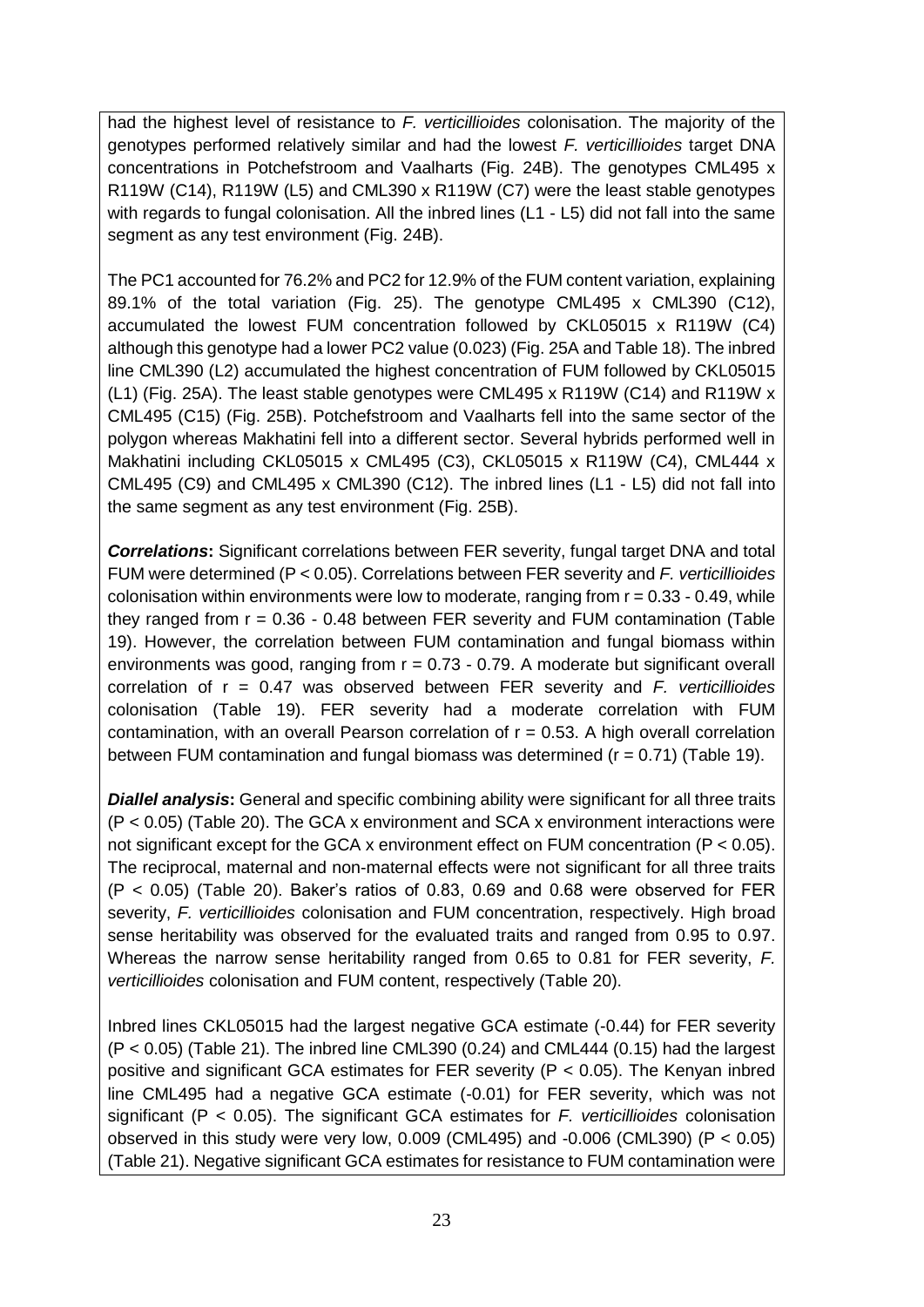observed in CKL05015 (-0.06) and CML495 (-0.10), with the latter having the largest value (P < 0.05). The inbred line CML390 had a significant positive GCA estimate (0.16) for FUM contamination ( $P < 0.05$ ). The susceptible check, R119W, had no significant GCA for any of the traits evaluated ( $P < 0.05$ ) (Table 21).

Hybrids CKL05015 x CML390 (-0.30), CKL05015 x R119W (-0.30) and CML390 x CML444 (-0.23) had the largest negative SCA estimates for FER severity, while CML390 x R119W (0.33), R119W x CKL05015 (0.32) and R119W x CML390 (0.21) had the largest positive estimates for the same trait (Table 22). The largest significant SCA estimates for *F. verticillioides* colonisation were obtained for hybrids CKL05015 x R119W (-0.01) and CKL05015 x CML390 (0.01) (P < 0.05). The hybrids CKL05015 x CML390 (-0.14) and CKL05015 x R119W (-0.18) exhibited the largest negative and significant SCA estimate for FUM content, while the highest positive and significant SCA estimate was observed on R119W x CML444 (0.18) (Table 22).

# **DISCUSSION**

Plant defence mechanisms including physical attributes of the maize plant and kernel structure represents a formidable barrier to *F. verticillioides* infection and the accumulation of its mycotoxins, FUM. In this study, structural, physico-chemical and genetic characteristics of maize, potentially contributing to resistance to *F. verticillioides*, were explored in previously characterised maize inbred lines and uncharacterised commercial cultivars. This study is the first to report on the relationship between factors, representing different levels of resistance, to FER and FUM accumulation.

Resistance to *F. verticillioides* by maize is multifactorial; however, no association between structural, physico-chemical and genetic characteristics, representing different levels of resistance; and traditional disease-related indicators could be determined. Diseaserelated indicators including field evaluation for resistance, FUM and/or fungal quantification is the gold standard for determining plant response to *F. verticillioides*/FUM, however, the process is time consuming and labour intensive (Köppen et al., 2010; Sampietro et al., 2010). Therefore, the association of maize characteristics, that can be assessed much earlier and faster, would facilitate more efficient identification of resistant material. Although the different levels of resistance did not correlate with disease-related indicators, some individual characteristics strongly correlated with these.

Defence-related genes, particularly pathogenesis-related (PR) genes were a good indicator of potential resistance to *F. verticillioides*, in this study. The association of genes, including PR5 and peroxidase, and disease-related indicators was observed in the inbred line and cultivar trials, respectively. This suggests that the genetic potential of the genotype is a key component of resistance to FER and FUM accumulation. A positive correlation was found between peroxidase and fungal- and- FUM contamination in both trials. Likewise, PR1 expression in the inbred line trial and PR5 in both trials also had positive correlations with fungal- and- FUM contamination. Defence-related genes were strongly induced in fungal-inoculated grain of FUM-resistant line CB 222 while it was down-regulated in the susceptible line R2565y. This demonstrates the ability of the fungus to influence the expression of defence-related genes and the potential of the plant to defend itself.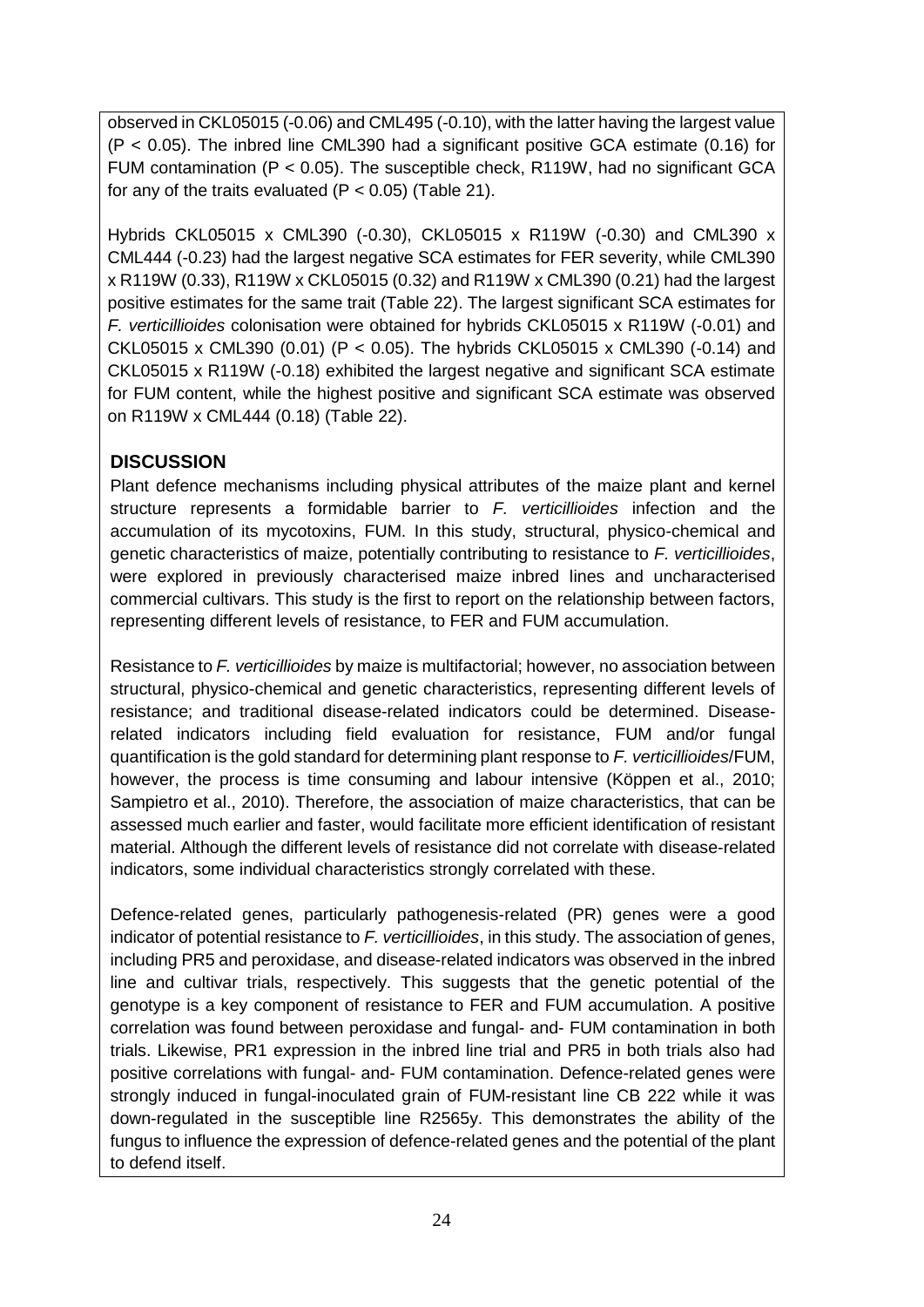Defence-related gene expression was low at harvest in the resistant cultivars. Resistant cultivars 1 and 9 had lower peroxidase expression levels than the moderately susceptible cultivar 14. Similarly, cultivars 1 and 9 also had lower PR5 expression levels than susceptible cultivars 5, 10 and the moderately susceptible cultivar 14. Similar results were obtained for inbred lines where the expression of peroxidase, PR1 and PR5 was greater in R2565y (susceptible line) and CB 222 (susceptible to FER only) than in the resistant lines CML 390 and CML 444. These results suggest that resistant genotypes could have other genes that contribute to its observed resistance. Moreover, low gene expression at harvest potentially indicates that *F. verticillioides* is no longer perceived as a threat, due to low levels, and thus the plant does not require the expression of defence-related genes at this point. There are a range of other plant defence genes including PR genes and ROS genes that have been identified in the *F. verticillioides*-maize pathosystem that could be responsible for the resistant phenotype observed (Lanubile et al., 2010; Van Zyl, 2018).

Defence-related genes have been shown to be associated with resistance to FER and FUM accumulation in maize (Lanubile et al., 2010; 2017; Maschietto et al., 2016, Van Zyl, 2018). Most of these studies focused on gene expression at initial stages of kernel development; however, the results of this study are supported by the findings of Van Zyl (2018) who determined the genetic response of maize inbred lines as late as 52 days after inoculation with *F. verticillioides*. This is the first study that quantified defence-related gene expression, amongst other factors, following harvest and confirms that greater expression of defence related genes in susceptible genotypes after *F. verticillioides* infection.

Physico-chemical factors including kernel pH and the carbon:nitrogen ratio (C/N) strongly influenced the suitability of the kernel microenvironment for fungal infection and FUM accumulation. The kernel pH had a significant inverse relationship with disease-related indicators in the cultivar trial. Previous studies, such as Flaherty et al. (2003) determined that acidic conditions were associated with FUM accumulation in vitro. The kernel pH is a vital aspect during *F. verticillioides* growth and FUM production. Under alkaline kernel conditions, FUM production is suppressed (Picot et al., 2011). In our study, maize cultivars in Vaalharts, had significantly more fungal and FUM contamination and lower grain pH as compared to Potchefstroom. Furthermore, studies show that *F. verticillioides* growth is associated with higher pH and C/N during the earlier stages of kernel development, and more acidic and lower C/N conditions to be associated with FUM accumulation (Jimenez et al., 2003; Duncan and Howard, 2010). Within this study FER severity, FUM contamination and fungal target DNA levels were all negatively associated with pH and C/N because disease-related indicators were assessed in mature maize kernels.

We also demonstrated that FUM deposition is not dependant on the dent kernel-stage as suggested by Picot et al. (2010) but that maximum FUM contamination is observed at the physiological and biological kernel-stages, irrespective of whether infection occurred early (at flowering) or during later plant developmental phases. Moreover, the FUM and fungal contamination of maize grain followed a similar pattern regardless of when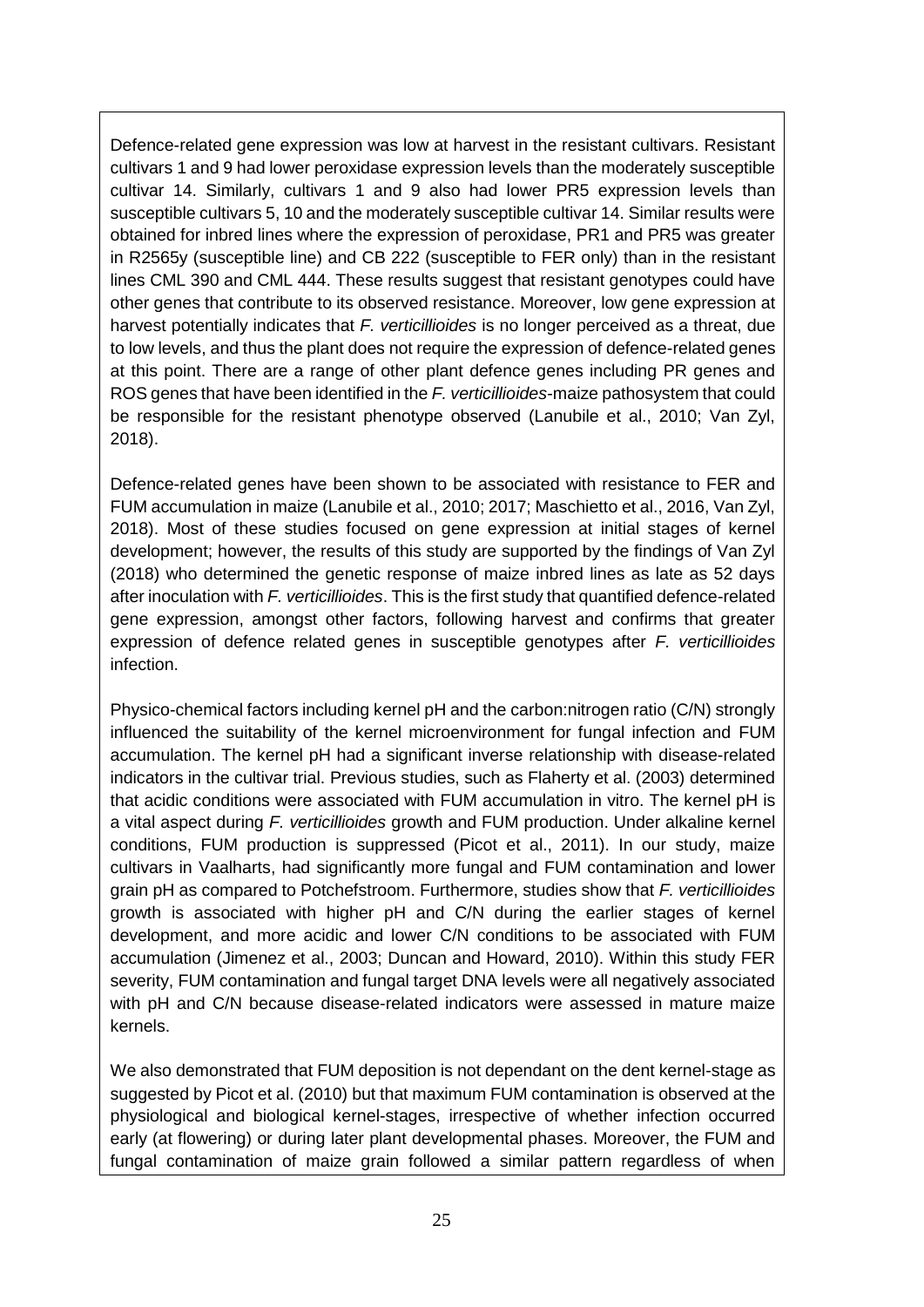infection occurred. This suggests that the maximum FUM contamination of maize grain is intrinsically linked to the progress of infection. Hydrolysed FUM contamination was low at all kernel developmental stages and did not correlate with free FUM measured at the same stage. Therefore, it cannot be considered as a potential indicator of resistance by means of plant detoxification.

The role of phenolic acids in the defence against *F. verticillioides* was unclear in this study. Inbred lines showed a correlation between free phenolic acids and disease-related indicators; however, this was not observed in the cultivars. In a study by Ferrochio et al. (2013), low levels of ferulic acid were not associated with plant resistance. It was further suggested that for significant reduction of FER and FUM contamination to be achieved, an external application of ferulic acid should be applied (Ferrochio et al., 2013). The results in this study, however, indicate no direct link between phenolic acid quantity and resistance to *F. verticillioides* or FUM accumulation in mature maize kernels. Phenolic compounds are not induced to inhibit *F. verticillioides* growth or FUM contamination in mature maize kernels (Cassiem, 2018). Other physico-chemical properties could also regulate fungal and FUM contamination in the grain, such as sugar and starch quantity, and should also be evaluated.

Kernel hardness and HKM correlated to disease-related indicators in the inbred line trial, however, when expanded to the cultivar trial, there was no correlation. This difference could be ascribed to the limited sample size of the inbred line trial, compared to the cultivar trial. Furthermore, structural characteristics and disease-related indicators, whether evaluated as a group or as individual characteristics, did not correlate. This could be due to the artificial inoculation employed that breeched certain structural barriers such as silk length and husk coverage. Nonetheless, there was also no strong correlation between disease-related indicators of uninoculated samples with structural characteristics. These results suggest that physical features are not good indicators of resistance to FER/FUM.

Commercial cultivars in this study showed varying degrees of resistance to FER and FUM accumulation. This was especially evident in Vaalharts where there was significant fungal and FUM contamination. FER and FUM accumulation occur most frequently in, dry conditions (Cao et al., 2014). Environmental conditions favoured disease development and FUM production in Vaalharts, as seen with the high levels of disease-related indicators in certain cultivars. The disease-related results in Vaalharts, therefore, suggest that cultivars 1, 2 and 9 have a high level of resistance to F. verticillioides and FUM accumulation. All three of these cutlivars are GM cultivars. Conversely, cultivars 5 (non-GM), 10 (GM) and 13 (non-GM) are considered as highly susceptible cultivars. This supports findings that commercial cultivars in South Africa display varying degrees of resistance to FER and FUM accumulation (Janse van Rensburg et al., 2015).

The genotypes most resistant to FER, fungal colonisation and FUM accumulation were hybrids R119W x CKL05015, CML495 x CKL05015 and CML495 x CML390, respectively. The level of resistance observed in these hybrids did not differ significantly from that of their respective parental inbred lines. The response of most other hybrids evaluated in this study to *F. verticillioides* and FUM accumulation was also comparable to that of their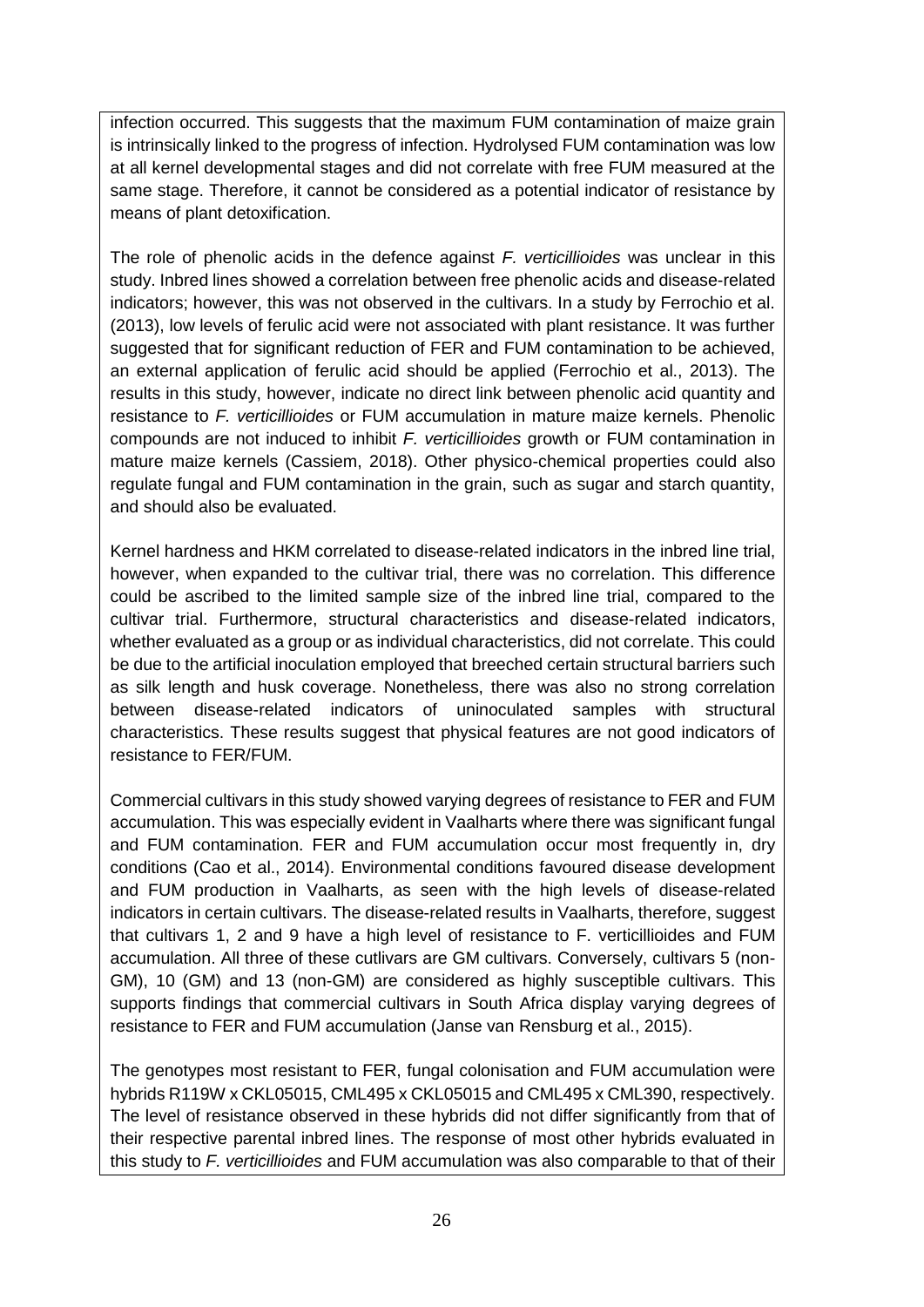parental inbred lines. This phenomenon was previously observed in diallel studies by King and Scott (1981) and Hung and Holland (2012), and emphasises the importance of using sources of resistance with desirable agronomic traits when initiating a resistance breeding programme. Although parental lines did not significantly different from their  $F_1$  hybrids, certain hybrids exhibited improved resistance compared to their parental lines. This indicates that hybrids with better resistance than parental lines can be obtained by performing single crosses. Such hybrids, however, need to be further studied for resistance across locations and over several seasons. These should also be evaluated for resistance to other important diseases such as Gibberella ear rot, Diplodia ear rot and AER as well as their corresponding mycotoxins.

The principal gene action observed in this study was additive in nature for FER severity, fungal colonisation and FUM production in maize. Resistance to *F. verticillioides* and FUM contamination was highly heritable, with resistance in the hybrids highly similar to that of their parental inbred lines. It is, therefore, recommended to do resistance breeding with material that contains a certain level of resistance in inbred lines. This study has provided information regarding the inheritance of resistance to FER and FUM contamination. This is of utmost importance in conducting a successful resistance breeding programme for the development of commercial cultivars suited to both small and large scale farmers.

In conclusion, the evaluation of physical, biochemical and genetic characteristics, revealed key associations with traditional disease-related indicators. The genetic response of maize genotypes to *F. verticillioides* infection was paramount for resistance to FER and FUM contamination. Furthermore, conditions within the kernel microenvironment such as pH and C/N ratio could serve as indicators of potential resistance. The results from this study, therefore, provide breeders with additional tools for more efficient selection of resistant material while providing keen insights into the inheritance of resistance. Multi-site, multi-year evaluation of the cultivars used in this study is warranted to determine the stability of their response to *F. verticillioides* infection. The expression of defence-related genes not only provided an indication of potential resistance but also provided more evidence for the molecular mechanisms governing resistance to *F. verticillioides*.

#### *9. Scientific outputs*

#### *9.1 Outputs of project as stated in the application*

| <b>Expected outputs</b> | <b>Numbers</b> | Achieved (yes/no<br>or $n.a.$ ) | Nature of output e.g. title of<br>papers, description, etc.                                                                                                                                                                                                    |
|-------------------------|----------------|---------------------------------|----------------------------------------------------------------------------------------------------------------------------------------------------------------------------------------------------------------------------------------------------------------|
| Scientific papers:      | 4              | Yes                             | Links, S., Flett, B.C., Viljoen, A.<br>and Rose, L.J. 2020. Phenotypic,<br>physico-chemical and<br>genetic<br>response of maize cultivars to<br>infection<br>Fusarium<br>by<br>verticillioides. World<br>Mycotoxin<br>DOI:<br>Journal.<br>10.3920/WMJ2019.2537 |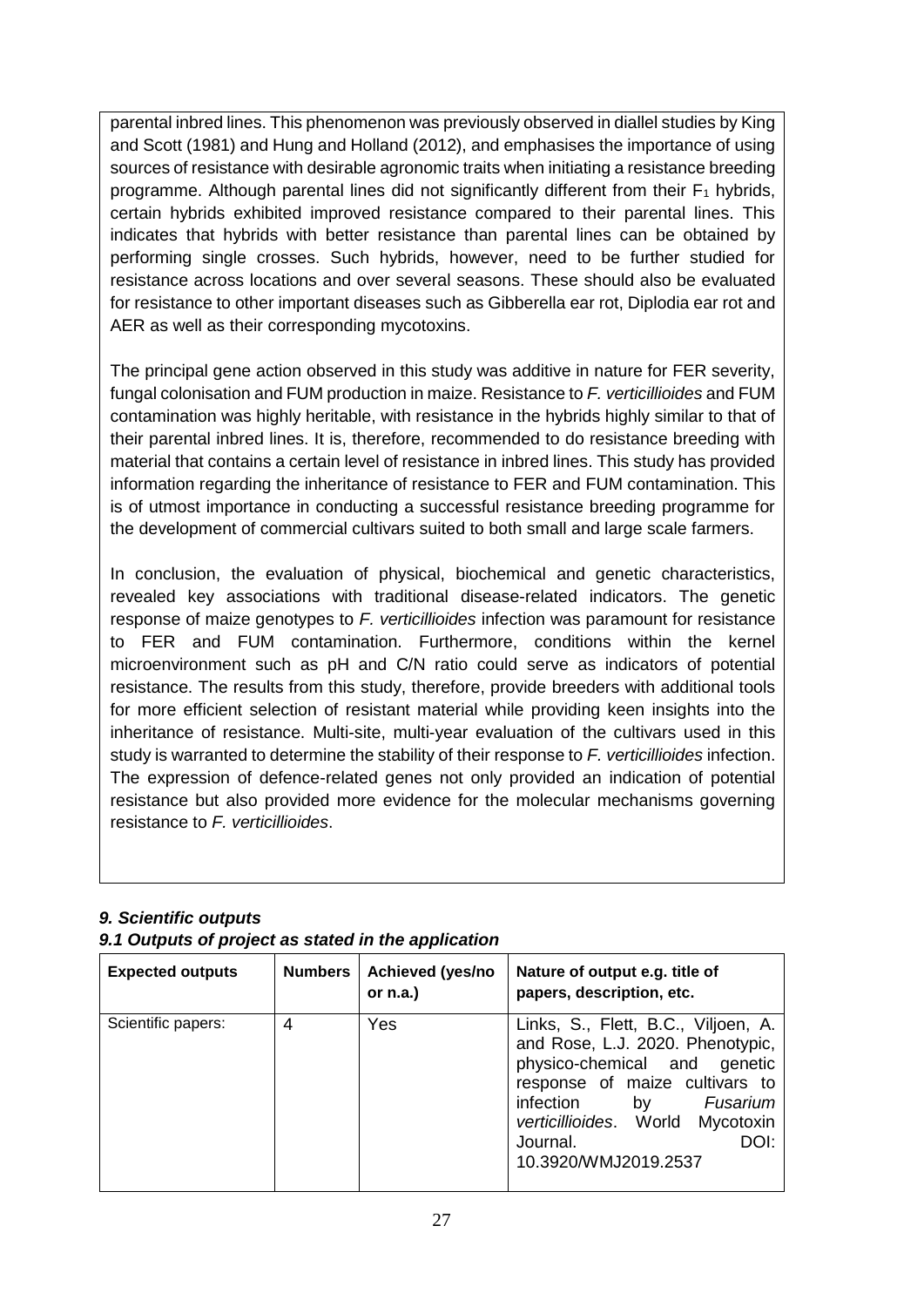|                                      |  | Ouko, A., Okoth, S, Netshifhefhe,<br>N.E.I., Viljoen, A. and Rose, L.J.<br>2020. Tolerance to Fusarium<br>verticillioides<br>infection<br>and<br>fumonisin accumulation in maize<br>$F_1$ hybrids and subsequent $F_2$<br>populations.<br>Agronomy,<br>DOI:<br>https://doi.org/10.1002/agj2.20145                                                    |
|--------------------------------------|--|------------------------------------------------------------------------------------------------------------------------------------------------------------------------------------------------------------------------------------------------------------------------------------------------------------------------------------------------------|
|                                      |  | Karlien van Zyl, Lindy J. Rose and<br>Altus Viljoen. 2019. Fusarium<br>verticillioides FUM1 and FUM19<br>gene expression in maize kernels<br>during early infection. Under<br>by Physiological<br>and<br>review<br>Molecular Plant Pathology. DOI:<br>10.1016/j.pmpp.2019.101430.                                                                    |
|                                      |  | Netshifhefhe, N.E.I., Flett, B.C.,<br>Viljoen, A. and Rose, L.J. 2018.<br>Inheritance and genotype<br>by<br>environment<br>analyses<br>οf<br>Fusarium<br>resistance<br>to<br>verticillioides<br>fumonisin<br>and<br>contamination in maize $F_1$ hybrids.<br>214:<br>Euphytica<br>235<br>(https://doi.org/10.1007/s10681-<br>018-2310-4(0123456789). |
| Technical reports:                   |  | 5 MT Annual Progress Reports<br>and 1 Final report<br>3 Annual Progress Reports to the<br>NRF and Subcom B for support<br>funding.                                                                                                                                                                                                                   |
| Databases:                           |  | Differential gene expression<br>database based on inbred lines<br>resistant or susceptible to<br><b>FER/FUM</b>                                                                                                                                                                                                                                      |
| Procedures/methods:                  |  | <b>Different bioinformatics</b><br>approaches to analyse<br>transcriptome data.<br>Optimisation and validation of                                                                                                                                                                                                                                    |
|                                      |  | fungal gene expression in planta                                                                                                                                                                                                                                                                                                                     |
| Human capacity                       |  | Please see point 12.                                                                                                                                                                                                                                                                                                                                 |
| development:<br>Technology transfer: |  |                                                                                                                                                                                                                                                                                                                                                      |
| Other outputs:                       |  | A poster presentation will be<br>made at the Mycokey                                                                                                                                                                                                                                                                                                 |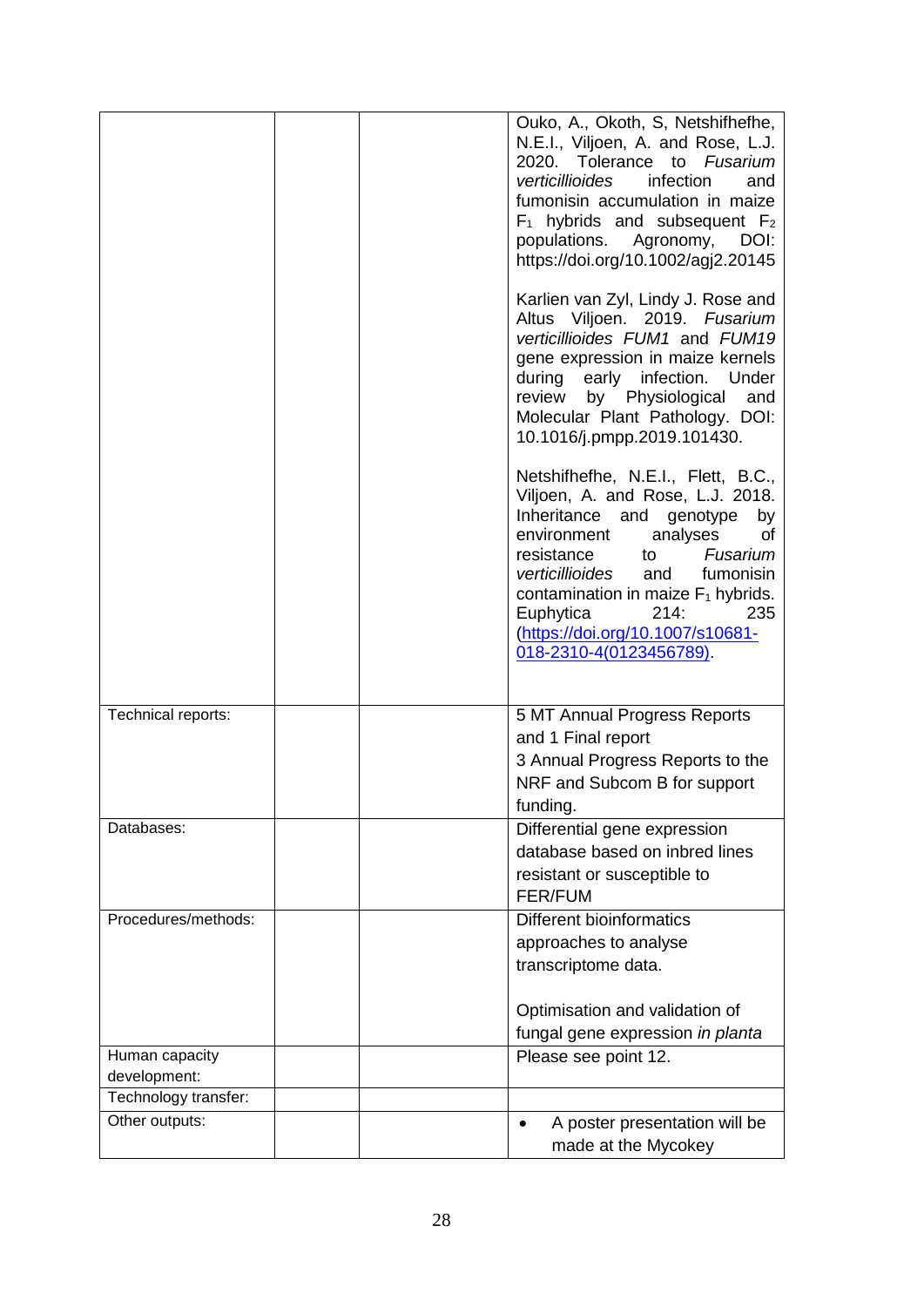|  |  | Conference to be held from<br>19 to 22 October 2020.                                                                                                      |
|--|--|-----------------------------------------------------------------------------------------------------------------------------------------------------------|
|  |  | An oral presentation<br>presented at the World<br>Mycotoxin Forum, $4-6$<br>October 2019, Belfast,<br>Ireland.                                            |
|  |  | An oral and poster<br>presentation, respectively, at<br>the South African Plant<br><b>Breeders Association</b><br>(SAPBA) congress held in<br>March 2016. |
|  |  | One poster presentation at<br>1 <sup>st</sup> Mycokey congress in<br>2017 (Belgium).                                                                      |
|  |  | One oral presentation at<br>SAPBA congress held in<br>March 2018.                                                                                         |
|  |  | One oral presentation at 14th<br>European Fusarium Seminar<br>held in April 2018 (Vienna).                                                                |
|  |  | Three oral presentations at<br>2 <sup>nd</sup> African Symposium on<br>Mycotoxicology (ASM) held<br>in June 2018.                                         |
|  |  | One poster presentation at<br>2 <sup>nd</sup> ASM held in June 2018.                                                                                      |

# *9.2 Reasons for outputs not achieved*

N/A

# *10. Successful institutional and inter-institutional collaboration*

| <b>Researcher</b> | <b>Institution</b>      | Role                                           |
|-------------------|-------------------------|------------------------------------------------|
| Dr M. Stander     | Stellenbosch            | University   Phenolic compounds and            |
|                   | (Mass                   | Spectrophotometry   free as well as hydrolysed |
|                   | unit)                   | <b>FUM analyses</b>                            |
| Dr P. Williams    | Stellenbosch University | NIR analyses of kernel                         |
|                   | (Dept of Food Science)  | hardness                                       |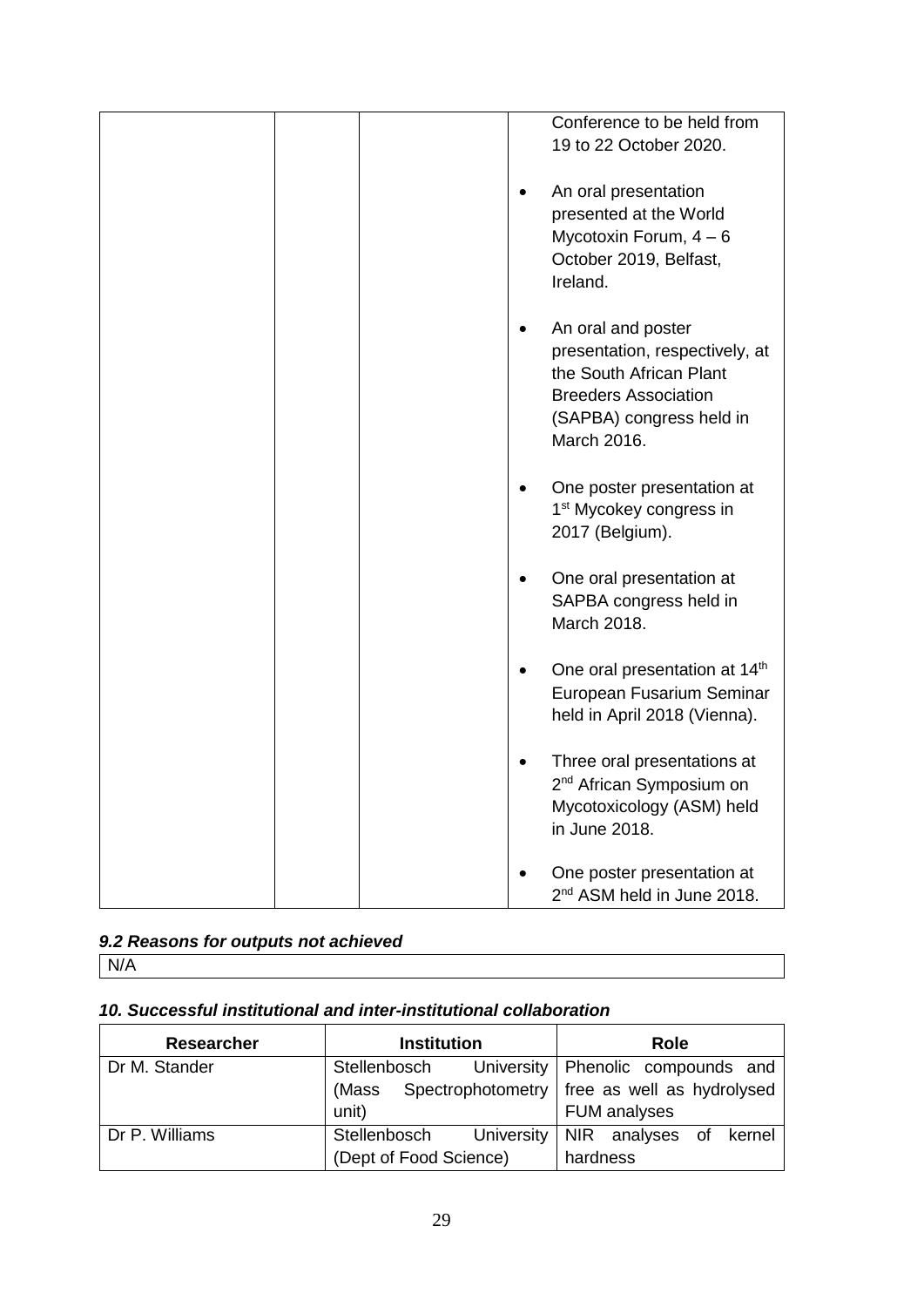| Prof B.C. Flett                        | ARC-GC                     | Management of cultivar field |
|----------------------------------------|----------------------------|------------------------------|
|                                        |                            |                              |
|                                        |                            | trials                       |
| Mrs M. Moolman                         | University<br>Stellenbosch | Analyses<br>carbon,<br>of    |
|                                        | (ICP-MS and XRF unit)      | nitrogen and sulphur<br>in   |
|                                        |                            | grain                        |
| <b>B.</b><br>Drs M.<br>Visser<br>and   | University<br>Stellenbosch | Bioinformatic analyses of    |
| Coetzee                                | (Department of Genetics)   | transcriptome data.          |
| Dr M. Booyse and Ms M.   ARC-Infruitec | (Biometry                  | <b>Statistical analyses</b>  |
| van der Rijst                          | unit)                      |                              |

### *11. Benefit of the outputs to the maize industry*

Maize is the most important food and feed crop produced in South Africa, and consumed by millions of people as a staple diet. Ear rot diseases and contamination of maize grain with toxic substances presents both a food security and food safety concern. Poor quality grain with high levels of mycotoxins could impede export while safe food, proper quality control and the availability of resistant maize will boost confidence levels in South African agriculture and agricultural products, nationally and internationally. The efficient selection of planting material with superior qualities, such as disease resistance, will provide South African producers; whether commercial, emerging or small-scale; an affordable and environmentally sound means to plant well-adapted material for food and feed production. The use of resistant breeding material provides the highest probability of developing resistant cultivars while obtaining resistance to multiple ear rot fungi and their mycotoxins has also been shown to be possible. Furthermore, the relatively easy evaluation of certain kernel properties like pH and carbon – nitrogen ratio may be used to preliminary to identify resistance while field evaluation and fumonisin analyses remains the most trustworthy tools for the identification and development resistant maize cultivars.

#### *12. Progress with regards to human resource development (e.g. training of postgraduate students in mycotoxin research)*

The following human resources were developed during the duration of the project (2016 – 2019)

- Dr Karlien van Zyl (female; white) obtained her PhD in December 2018 and, with the support of the Maize Trust and CONSOLIDOC programme at SU, she was retained as a postdoctoral fellow until July 2019. She is currently employed at Roche SA, an international biotechnology company
- Three Master's students graduated:
	- o Mr Stefan Links (male; coloured) graduated with distinction in April 2019. He is currently employed as an intern with GrainSA.
	- o Mrs Asheeqah Cassiem (female; coloured) graduated in December 2018. She is currently working for Roche SA.
	- o Ms Nakisani Netshifhefhe (female; black) graduated in March 2017 and is currently employed as a Research Associate (Plant Health) with Bayer (Monsanto, Ltd – Petit, SA).